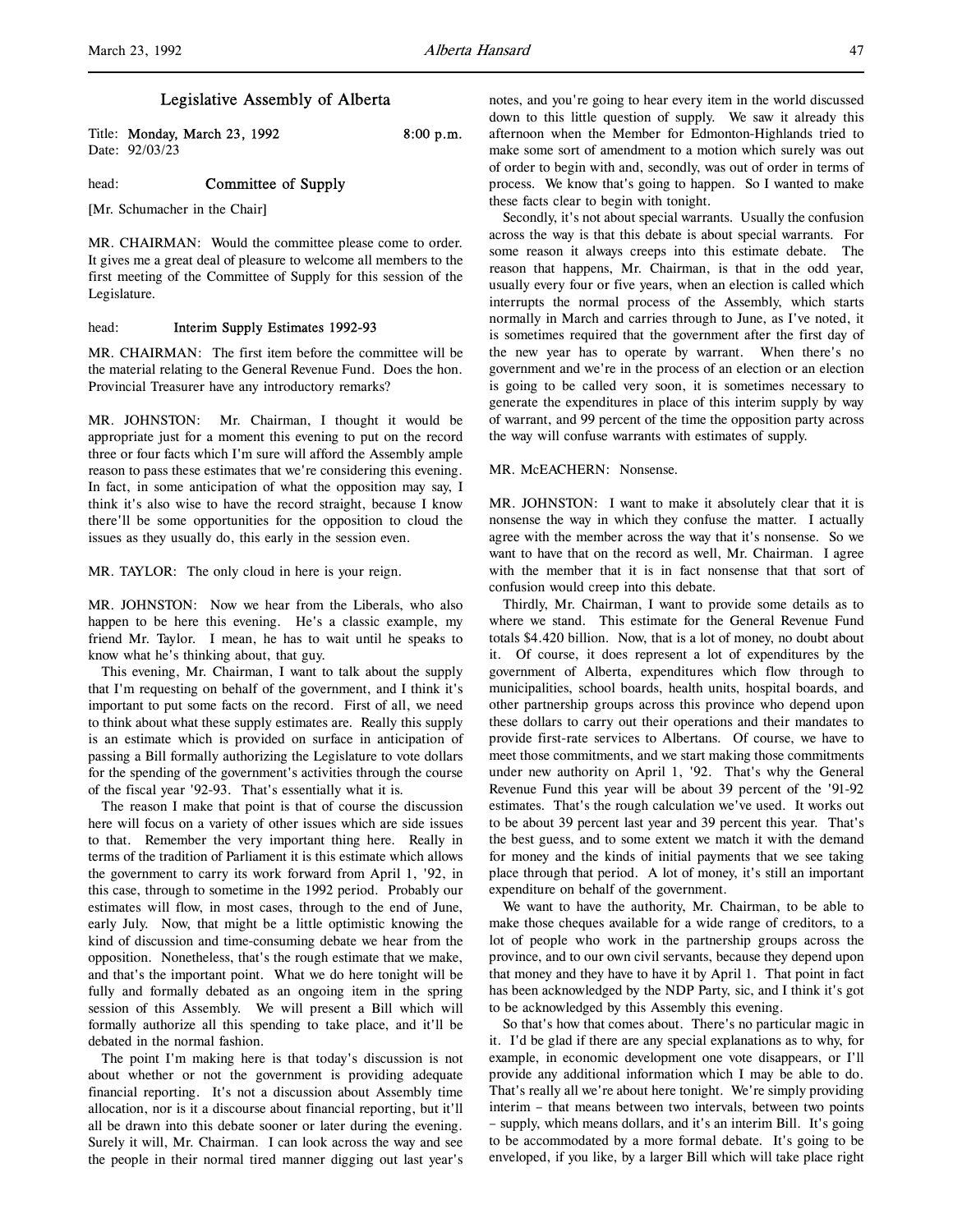away, as soon as we get the budget ready, and that debate will be the focus of the entire Assembly. In that debate, Mr. Chairman, there is ample opportunity to discuss all the grievous items that the opposition thinks exists, which of course the government will refute, which deal with this question of time allocation in the Assembly, which would in fact explain away some of the policies of the government, and certainly which would allow a full discourse on any other item which may fall under the budgetary considerations.

So, Mr. Chairman, that's what this debate is about. It's about getting it done, getting our business under way so we have a chance to move through that period from April 1, '92, on to July or some other date early on in '92 and to provide the kinds of dollars that are necessary. I'd be glad to elaborate, go further, provide more fully any details which are missing or in fact provide a more simple explanation to the opposition across the way, but I think this Legislative Assembly, this Committee of Supply would be well advised to move these votes through so that we can get on with the job of providing supply to a large number of people across the province of Alberta.

MR. CHAIRMAN: The hon. Member for Edmonton-Kingsway.

MR. McEACHERN: Thank you, Mr. Chairman. The Treasurer does it every year, doesn't he? He has to get up and tell us about the difference between special warrants and interim supply and things like that. The Treasurer, of course, mainly does that just to confuse the issue. We are not confused; we know the difference. In fact, the Treasurer recently issued some more warrants to the tune of \$406 million for the fiscal year we've just finished. The Treasurer is asking us to approve the expenditure of \$4.4 billion, some 40 percent of the budget, and the government seems to think that two days is enough time to do that, that we don't need to stop and talk about the different aspects of this budget. In fact, his explanation about what's in here is so minimal that it's really quite laughable.

# 8:10

Why should anybody trust this Treasurer with his record? This Treasurer has been wrong on every budget that he has brought in in terms of the deficit by a billion dollars every year since he became Treasurer. In fact, I would go so far as to say that he is purposefully wrong by a billion dollars every year, except this last year. It's going to be \$2 billion in this year we're just finishing. But in every other year the error in the deficit has been a billion dollars, and it's been planned to be that way.

The one year that it was on the positive side was the 1987-88 budget year, and he wanted to scare the taxpayers of this province into agreeing to pay an extra billion dollars in taxes. So by having a \$4 billion debt the year before, it was easy enough for him to do. He said: Look, we've got to raise taxes and close that gap a bit. He projected that he would have a deficit of \$1.9 billion in his budget, and it turned out he only had a deficit of \$900 million. [some applause] Sure, clap. He knew when he did it that he was just scaring the people of Alberta and exaggerating the extent of the deficit. That's the only year that it was on that side. All the other years the billion dollar misquote or misinformation, whatever you want to call it, was on the other side.

In the first year he said that the deficit would be \$2.23 billion. It turned out to be \$3.44 billion in the general revenue itself, a \$4 billion deficit in the consolidated overall. The consolidated in the second year turned out to be \$1.4 billion, and it's been about \$2 billion every year since. This Treasurer, as in almost every year, indicated that it would only be about a billion dollars. That was the pattern right up until the '90-91 year. He claimed he would have a billion dollar deficit, and it's going to be closer to \$2 billion.

We still don't have the public accounts to show exactly what it will be, but if you look at the books from last year, you find that he was able to show that the revenues and expenditures had a difference of a billion 80-some million dollar, a deficit. Then when you turn over a couple of pages further and look at page 38, you find that his net cash requirements are \$1.76 billion. Now, I asked the Treasurer where the difference came between his budgeted figures and his forecast figures. How come there's a \$444 million difference there? He still to this day has not explained why.

MR. WOLOSHYN: He doesn't know, Alex.

MR. McEACHERN: Of course he knows, but he's just not telling the people of Alberta. This Treasurer is just intent, it seems, on giving out misinformation on a political agenda that doesn't tell the people of Alberta exactly what's going on in this province. There is no good reason for it. All he has to do is look on page 38 of the public accounts, and you'll see that he had an item called adjustments to cash basis under the net cash requirements of \$207 million, which was supposed to be a positive in the column that you're adding here about the deficit, and he turns out in the forecast to have a \$237 million negative, a difference of \$444 million between the figures. So that has to be added then to his billion dollar figure. Along with the capital fund that puts the net cash requirements anyway – if that's not the deficit, I'm not sure what it is – at \$1.76 billion. Now, that doesn't include the \$110 million spent out of the heritage trust fund.

Also, by the way, to get to his billion dollars on those first two pages, on the revenue and expenditure pages, he also included in there \$195 million that he had coming from Ottawa but had not yet got when he put the books together and when the fiscal year came to an end. Again he was projecting money that he didn't have. So there's another \$200 million there. So the deficit for 1990-91 is in the neighbourhood of \$2 billion, yet this Treasurer again, the same as he's done for three out of the four years previous to that, insisted that the deficit was going to be a billion dollars when in fact it was closer to \$2 billion.

We might take a look at the estimates for the year that we are now in. You know, if the Treasurer is going to ask us to trust him and handle the taxpayers' money, then he has to do something to start earning that trust. I've got to say that his 1991-92 budget didn't go very far towards that effect. In fact, I want to quote to the Treasurer some of his opening words when he brought in this budget last spring, and just think about where the province is now at.

Mr. Speaker, since the collapse of world oil prices in 1986, this government has vigorously pursued a two-part strategy to secure the future prosperity of Alberta. We have worked hard to diversify the economy and to balance the provincial budget.

It goes on to say a few other nice things like:

The success of our economic plan will keep Alberta growing while most of the country is suffering from a recession.

In fact, in one place here he said that the growth in Alberta would be "three times that of the United States" in the fiscal year we've just completed.

The 1991 budget builds on our achievements in diversifying the economy and creating jobs for Albertans. The success of our fiscal plan will keep Albertans' taxes low and protect our priority programs. The 1991 budget delivers on our commitment to Albertans. Mr. Speaker, this is a balanced budget.

Ha, ha, and we said ha right to start with.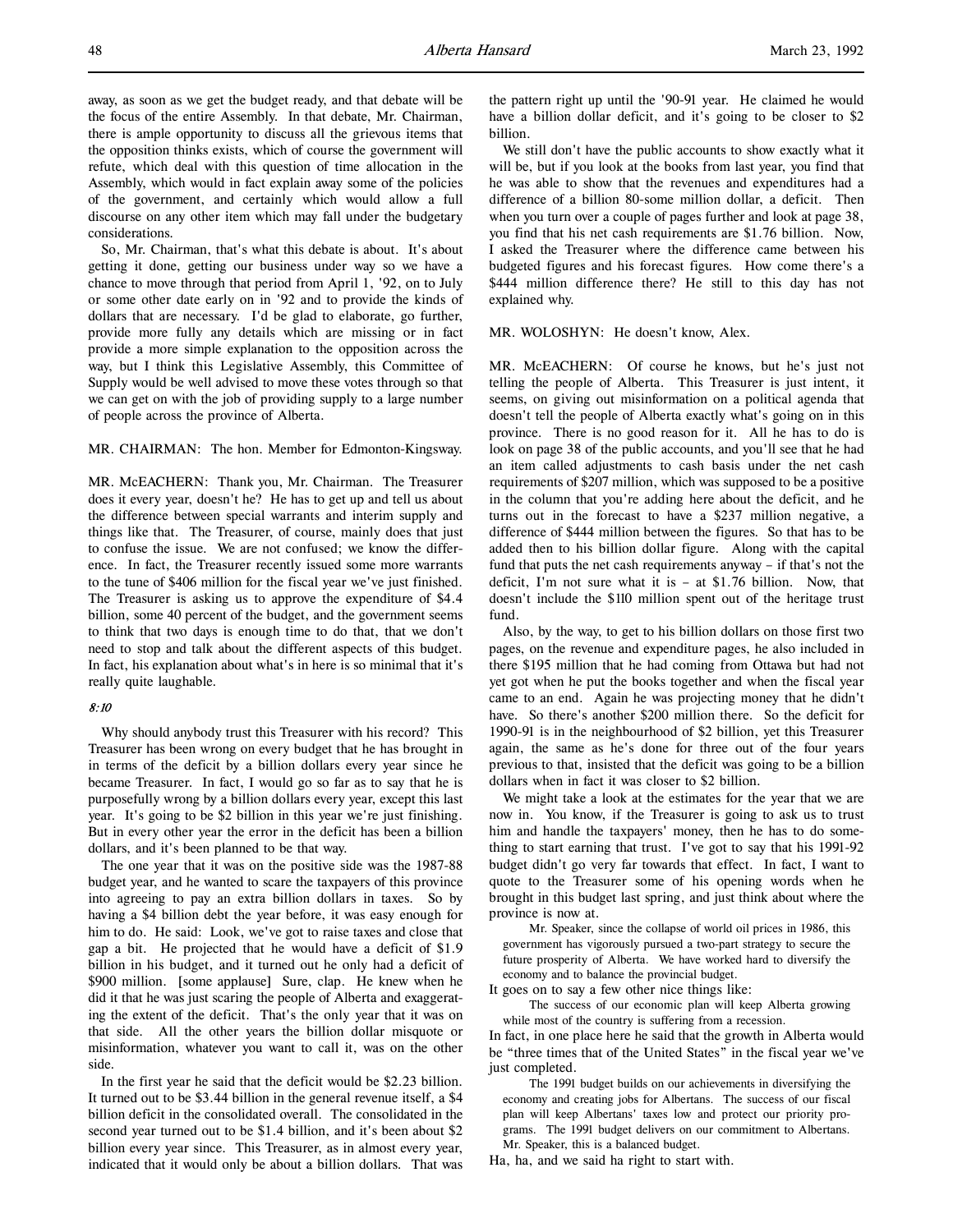Mr. Chairman, I suggest that all anybody needs to do is look at page 34 of the Budget Address from last year and see that the personal income taxes were overestimated, see that corporate income taxes were overestimated.

AN HON. MEMBER: No.

MR. McEACHERN: Yes, probably a couple of hundred million each.

The nonrenewable resource revenue: now, there was the laughable one. This Treasurer went to his department officials and said: what price do you think we'll get for a barrel of oil over the coming year? Now, they'd just come off the Gulf war, and for the first time he was right in the previous year about his oil revenues because of the Gulf war. It raised the amount of money, but this year there was no Gulf war.

## AN HON. MEMBER: No golf course?

MR. McEACHERN: Oh, there was a golf course, but there was no Gulf war. Yet the Treasurer had the gall to suggest that the revenues from crude oil would go up. You know what his department people told him? They said that the price of a barrel of oil would be between \$18.50 a barrel and \$19 a barrel. The treasurer said: that's not good enough; I need \$23; I need a balanced budget. So he ignored all of their advice and all the facts and figures they gave him and just wrote in \$23 a barrel.

Of course, anybody looking at the nonrenewable resource sector revenues could see immediately that the crude oil royalty revenues were at least \$200 million high, the natural gas and by-product royalties were at least \$200 million high, and the bonus on sales of Crown leases – now here's the one that I think really tells the tale. If you look at the figures for the previous years, you will see that in '90-91 the Treasurer guessed that he would get \$515 million in bonuses and sale of Crown leases. He only, by his own forecast, got \$425 million. Yet with everybody in the world saying that the oil industry was going to be depressed for the year 1991-92, he had the gall to put the figure of \$575 million in for bonuses and sale of Crown leases. In other words, he raised it \$150 million for no reason whatsoever. Considering that the oil industry, of course, has really suffered this year and been worse than we expected, what do we find? Not only were we right about the original figures, that they were just fiction, but in fact things were even worse.

We have some figures here from our research department, March 12, 1992, which show that the revenues for natural gas royalties will be down \$409 million, crude oil royalties will be down \$240 million, oil and gas rights sales down \$313 million: even worse than we thought. The corporate taxes will be down \$200 million, as we said they would, and the heritage fund transfers, of course, were rather pie-in-the-sky. He was going to have to sell half of the heritage trust fund to meet the projections there, and he did sell some, but he's still over by least \$155 million.

#### 8:20

On the revenue side the Treasurer was just dreaming and putting in the figures that he needed to make the budget look like it was balanced. He comes out with this \$33 million and says to the whole world: look; we balanced the budget. But he didn't balance the budget; he just doctored the figures. On the expenditure side he did do some whittling here and there, but in fact he was unable to really close the gap.

I've done a little exercise for the last three years about this time of year. I've done it for this year also; that is, I've taken these figures from the budget, which is the last thing we have. I mean, it's absolutely scandalous that we don't have the public accounts for '90-91 right now. The Auditor General finished with them in October or November, yet the Treasurer sits on them so that he can release them about the same time he releases the new budget so that everybody is looking at the public accounts for '90-91, the forecast for '91-92, and the new budget for '92-93. They've got three years to try to digest all at once. That way he can tell a whole bunch of stories about bandying the figures around, which the Treasurer is very good at doing. Oh, he sometimes gets the wrong numbers, but he doesn't pay much mind to that, because mostly he's able to bluff his way through and make out he knows what he's talking about. So he convinces the population that it's all too complicated for them to really sort out anyway.

Now, had we had the public accounts back in October, they'd have been the only figures on the table for people to look at. We could have had a session of the Alberta Legislature back in the fall. You could have given us an update. It's been a disastrous year. The deficit for this year is going to be at least \$2 billion on the budget side alone. If you throw in the Capital Fund and the heritage fund and a few other things that the Auditor General throws into the works, the consolidated deficit of this province this year is going to be 2 and a half billion dollars, and the Treasurer has been going around telling everybody that he had a balanced budget. Now, that's incredible, Mr. Chairman.

There are consequences of telling those kinds of stories to the people of Alberta, and it's now finally caught up to the Treasurer. Last spring he went around bragging that he had a balanced budget when in fact he didn't. One cursory look at the budget from those of us who had been following it closely for the last five or six years and you could see that there was a billion to a billion and a half dollars in just doctoring the numbers, that in fact there were incorrect statements about revenues and expenditures that could not be followed through. Because we've had an extra tough year, we're now going to find that figure probably a billion dollars higher, and we're going to be facing a 2 billion to 2 and a half billion dollar deficit in the fiscal year that we're just completing.

The Treasurer is now faced with building the next budget, and one of the really sad things is that the Premier has decided that since they're unable to balance the budget, he'd better find another kick to get on, because it doesn't look too good when you've been going around for several years saying that you're going to balance the budget, and then you shout, "Eureka, we've balanced it." Even as he did it, he knew he hadn't really succeeded. The economy has gone even more sour than he expected, and we're going to have a bigger deficit than he expected. Now he's going to have to admit that. What do they do but try to find a way to avoid admitting that. So what we have now is a Premier who has suddenly become a convert to stimulating the economy to create jobs because, boy, we sure don't want to abandon Albertans in tough times. Well, I sympathize with the idea. I concur with the idea, but it's certainly a deathbed repentance. The Premier, knowing that they couldn't balance the budget has said: "Oh, well, that's not important now. We're not trying to balance the budget; we're going to shift our priorities and try to help Albertans through this recession," which he finally admits is in place.

Now, if you read the preamble to the budget last spring, of course everything was wonderful. There was no recession in Alberta. Everything was strong. Agriculture was even strong. Well, they were having some trouble, but the government was really pulling them through. Natural gas and oil, of course, were going to do great. Everything was wonderful last year, and we had a balanced budget. This country had been in recession for a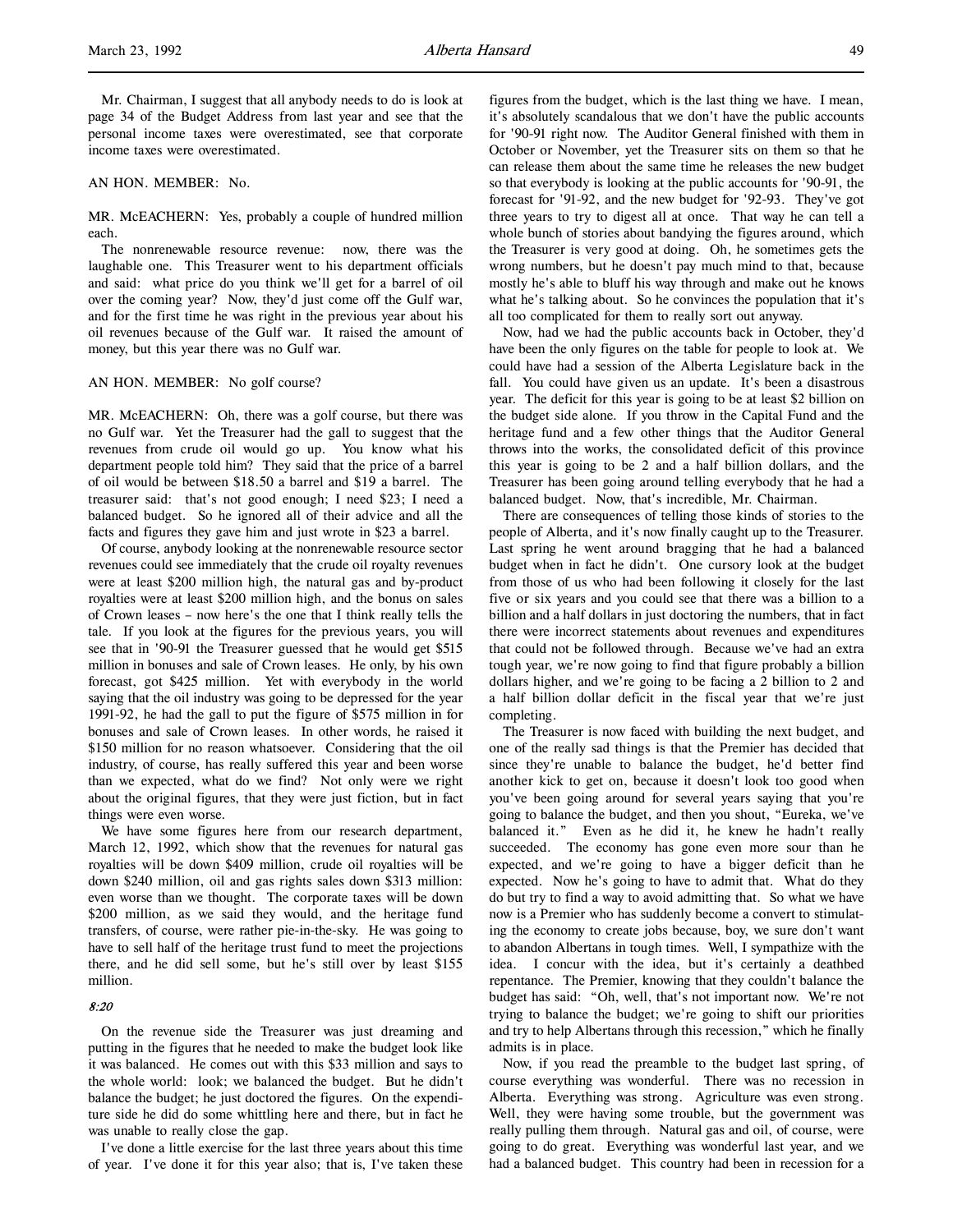year by that time, including this province, and the government just didn't want to admit it.

So now they finally admit to the recession, not because they have suddenly been converted to wanting to help working Albertans particularly, but because they want to cover up the fact that they don't have the balanced budget they said they had. Now, the consequence of that is rather tragic really for the people of this province. If the Treasurer had been honest and had built into his budget a billion and a half dollar deficit, which would have been a truer picture of the projections at that time last spring, which is what would have been the case had he been honest with his numbers, then when he comes to this year and decides he wants to stimulate the economy – okay; there will be one more step there. Because the economy this year did not perform as well as we might have expected last spring, even what we projected last spring – and we were not looking at the picture with rose-coloured glasses, I assure you – we would find what we find now, and that is that the deficit's going to be 2 billion to 2 and a half billion dollars. That's not as big a problem or as big a mistake as claiming that you had a balanced budget.

Now the Premier says we're going to stimulate the economy in this new budget, so I'm really looking forward – I assume it will be April 2 when the new budget comes in – to seeing how big a deficit the Premier and the Treasurer are willing to put into the budget to stimulate the economy. In order to stimulate the economy in this province with a \$13 billion expenditure, you have to spend at least \$1 billion more this year than you did last year. Therefore, if the deficit in this current year is 2 billion or 2 and a half billion dollars, the new budget will have to have at least a \$3 billion deficit if not a 3 and a half billion dollar deficit to really be stimulative.

Now, you know what the Treasurer's going to do, of course. He's not going to have the courage to do that. What he's going to do is he's going to doctor his books again when he puts in the forecast. To explain what's happened this year, he will carry on with half of those mistakes, shall we call them, that he built into it last year and admit to about a \$1 billion deficit instead of a \$2 billion deficit, and then he will claim in this coming year, in this new budget he's going to bring in, that a \$2 billion deficit is a stimulative budget. In fact it won't be stimulative, because that billion dollar lie is catching up to us. So the people of Alberta are going to be told that they have a stimulative budget when they don't.

That's the tragic truth of where the Treasurer's penchant for doctoring the books by about \$1 billion every year has led us. Unfortunately, last year the billion to billion and a half that he told us was there that wasn't there when he said he had a balanced budget, because we've had a difficult year, has turned into a 2 billion to 2 and a half billion dollar deficit. Now he's really in trouble because he can't possibly stimulate the economy of this province in the coming budget as the Premier has been saying he should. I certainly sympathize with the idea that we're in a recession and we need some stimulation. We need some help to get people back to work. The number of people and the rate of unemployment in this province is really tragic. The government should be doing something, but they have boxed themselves in by the very process that they have used to budget and to tell the people of Alberta what's going on. They've been kidding Albertans by \$1 billion every year, that everything was wonderful, and now it's caught up to them.

Mr. Chairman, I don't understand how the Treasurer thinks that the people of Alberta should trust him to deal with the books any further. Really, if he were an honourable gentleman, after being found out the way he was, if he would ever give us the public

accounts to show what happened last year, if he would bring in his new budget and let us have a look at it and really be honest with it, the difficulties that this government has boxed us into are so great that he would resign. This government would resign, and we would have an election and elect a government that's prepared to tell the people of Alberta just how bad the situation is.

### AN HON. MEMBER: That won't be you.

MR. McEACHERN: Well, it will be, and we will find the same kind of mess that the Premier of Ontario found when he inherited from the Liberals. We will find the same kind of mess that Romanow found in Saskatchewan when he inherited from the Devine government. The Allan Blakeney government handed over to the Tories in 1982 a balanced budget and no debt. Within nine years of hanging on as long as they possibly could and stealing the election of '86 by refusing to redistribute the seats, as they should have done and as this government is refusing to do – [interjections] oh, yes, exactly the same kind of process – and in handing out all kinds of taxpayers' dollars in the most frivolous and stupid manner, we now find the Romanow government has inherited something like a \$13.5 billion deficit when the government was trying to tell them it was about \$3 billion.

### 8:30

Now, I don't think we'll get caught on quite the same scale because we've been watching this government for long enough to know some of the tricks. Nonetheless, we know that we're going to find a real mess in the North West Trust thing. We're still going to have to bail out Softco with taxpayers' dollars, unlike what he said. We're still paying an incredible amount of money. The last \$51 million in special warrants was for Alberta Mortgage and Housing, the biggest boondoggle of all the boondoggles, bigger than Principal, bigger than North West Trust, bigger than all those other financial collapses, bigger than NovAtel probably or at least as big, bigger than MagCan, bigger than a whole pile of other government waste.

I can't help thinking that if this government is going to stimulate the economy, I hope to God they're not going to keep on doing it the way they've been trying to stimulate the economy up to now. You tried to get MagCan off the ground in the 1986 election. You claim it's a go. Of course, it falls through. In '89, three years later, they're determined to have it on, so they stump out taxpayers' dollars without any thought or care as to whether or not it's going to survive. Within a year and a half they're bankrupt, and we're now on the hook for \$115 million, a million dollars a month in interest payments. NovAtel: we sell AGT, a moneymaking concern, and turn around and buy back NovAtel. If that's the kind of stimulation that this government is going to put into the economy, we don't want any part of it. We do not want ministers handing out moneys to Northern Steel and Alberta-Pacific Terminals and Myrias corporation and GSR.

Chembiomed is one of the most interesting ones. This government built Chembiomed from scratch. They put in something like \$50 million, maybe as much as a hundred million if you count the amount of university time and effort that was put into it, and then at the end of it the minister has the gall to stand up and say: well, you know what it takes to commercialize a medical breakthrough; it takes 10 years and \$200 million. Well, I ask the minister: why did you sit down at the poker table if you didn't want to see the game through? He shouldn't have sat in on the game. He put in \$50 million over three years, pulled out on the company, and then said: what you've got to realize is that it takes \$200 million and 10 years. Well, either put in the 10 years and the \$200 million or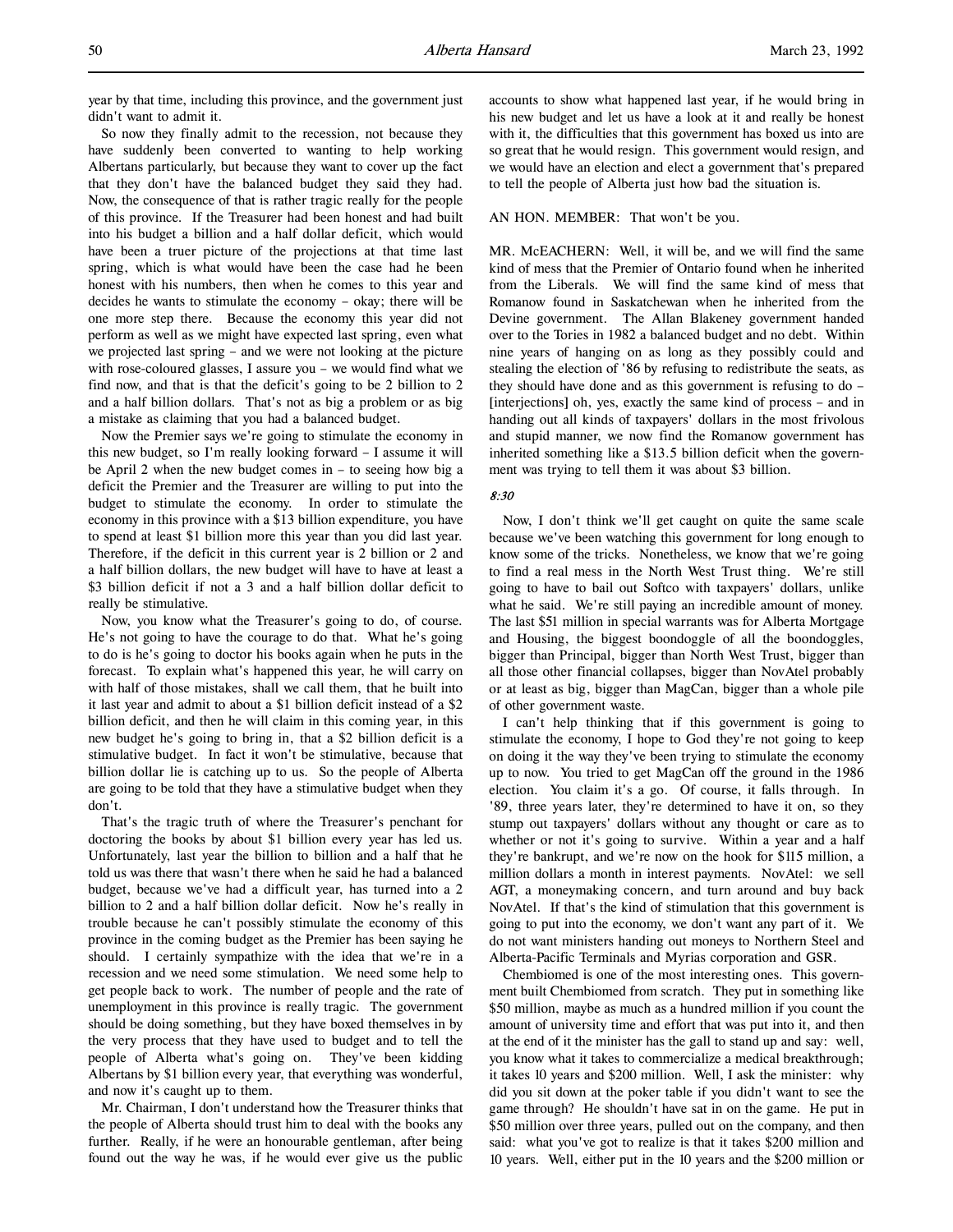stay the hell out of the game. I mean, I don't know how dumb we can get. That's exactly the kind of . . .

# Chairman's Ruling Parliamentary Language

MR. CHAIRMAN: Order. Order please. Is the hon. member prepared to consider the profanity that he used in his remarks?

MR. McEACHERN: I'm properly chastised. I apologize for saying the words, "stay the hell out."

### Debate Continued

MR. McEACHERN: In any case, Mr. Chairman, what we need is a reorientation of our economic policy. We need to stop ministers from handing out taxpayers' dollars on an ad hoc basis to individual corporations, be it to try to pick winners or to help bail out their old friends. That's first and fundamental.

Secondly, we need a government that's going to nurture the economy of Alberta. This government jumped into a free trade deal without one study to tell us that it would be good for Alberta, not one study. What we need to start looking at is import replacement programs. What we need to do is to start talking to local communities about buying locally. We need local procurement policies. We need to start building and nurturing our own tax base in our own communities right throughout Alberta, including rural Alberta. What we do not need is to jump on George Bush's coattails in a North American free trade agreement. What we do not need is to jump on his bandwagon about the GATT negotiations. It's true that the European subsidies on agriculture are too high, but if you think jumping out of the frying pan into the fire of George Bush's coattails on total free trade in agriculture is going to solve the problems for rural Alberta, I'm afraid you're sadly mistaken.

What we need is a change of government policy, and we need to start building and nurturing our own local communities so that they can build their own tax bases and build a society where we can look after ourselves and become more self-sufficient, not throw ourselves onto the open market with the multinationals and the kind of vicious international competition that they are setting up. What they are doing is playing workers against workers and trying to reduce the workers of Canada to the level of the workers in Mexico. That is the agenda, and that's where we're going. We are shrinking the number of people that are paid a decent enough wage to be able to buy the goods and services. We have all the ability, the brains, the technology, the organization to produce, if we wanted to, enough goods and services for everybody. Instead of doing that, we're shrinking the number of people who can afford to buy the goods and services by pushing people out of reasonable paying jobs into poverty jobs along with the people who are unemployed and people who are on welfare. About 30 or 35 percent of the population in this country can't afford to buy their fair share of the goods and services that we could easily produce.

It's really kind of ironic that the Premier, speaking to the Rotary Club just before he went on holiday this January, actually talked about thinking ourselves into a recession, but of course it was going to be those people who pointed out that there were flaws in the government's policies that were going to cause it. Well, we didn't cause the difficulties. This government did and their policies did and their backing an agenda of Brian Mulroney and the multinationals that is not good for this economy. It is not good for the local people in the small towns and cities of this country. We need to change the orientation of that policy.

Mr. Chairman, this interim supply Bill has a lot of numbers in it that don't mean an awful lot. It varies, as I said, from 30 to 40 percent of the amount needed for the year in each case. What the Treasurer has to do, I guess, is to try to bring in a budget that is probably impossible. We've often kidded and called this Treasurer Magic Johnston because of the way he plays around with numbers and changes numbers and doctors numbers to make them look like what he wants them to look like, but he's boxed himself into a point where no matter what he does, the budget this year will be disappointing. It will show the bankruptcy of this government, and it will show that it's time this government retired, time they called an election, time they stepped aside and let a party that can run the province take over. I think that's what we're going to see in the near future.

MR. CHAIRMAN: The hon. Member for Edmonton-Meadowlark.

MR. MITCHELL: Thank you, Mr. Chairman. It's been some time since I've had the pleasure of commenting on the Treasurer's portfolio. While the circumstances under which I have acquired that privilege are unfortunate, it is with a good deal of interest that I once again have the opportunity to lock horns with the Treasurer.

I have observed over the years since I was last the Treasury critic that while there seems to be very little consistency in the manner in which this Treasurer runs the fiscal matters of this province, there are at least a couple of consistent elements. One is that the deficits are immense year after year, and two is that despite the obvious fiscal problems this government has created, the Treasurer never seems to stop smiling. I don't know whether those two are inversely related or directly related, but in any event that half-crazed grin across the way sometimes unsettles us over here.

MR. TAYLOR: With a surplus he'd go insane.

### 8:40

MR. MITCHELL: With a surplus he'd be hysterical. That's why we knew he didn't really have a surplus, Mr. Chairman.

In any event, Mr. Chairman, I am concerned, as are my caucus colleagues, with the prospect of authorizing this interim allocation of funds. I guess I'm concerned because I look at this Treasurer's track record and a couple of things are apparent to me. Given his lack of success in predicting deficits, predicting the need for special warrants, predicting expenditures, one can only have doubts when one looks at the list of funding requirements that the Treasurer is asking us to authorize in a debate such as this at this time.

I am concerned, Mr. Chairman, when I look at the history of special warrants that this minister has had to request, because it is an indicator, I think, of a lack of adequate responsibility in managing the fiscal matters of this province. That of course relates to a good deal of uncertainty that we would have in authorizing the kind of interim supply request that this minister is asking for. In 1986-87 he required \$288 million worth of special warrants. That peaked in 1990-91 at \$598 million. Now we're at \$406 million for the current fiscal year, and of course that's just what we know about. I expect that this Treasurer may set yet another record for unbudgeted expenditures, for expenditures which are "whoops, that's a surprise," for expenditures that were outside his ability to predict, and for expenditures which therefore truly do create great cause for concern about the competence with which this government is being managed fiscally.

Mr. Chairman, for a government that was able to manage through the most lucrative fiscal years experienced by perhaps any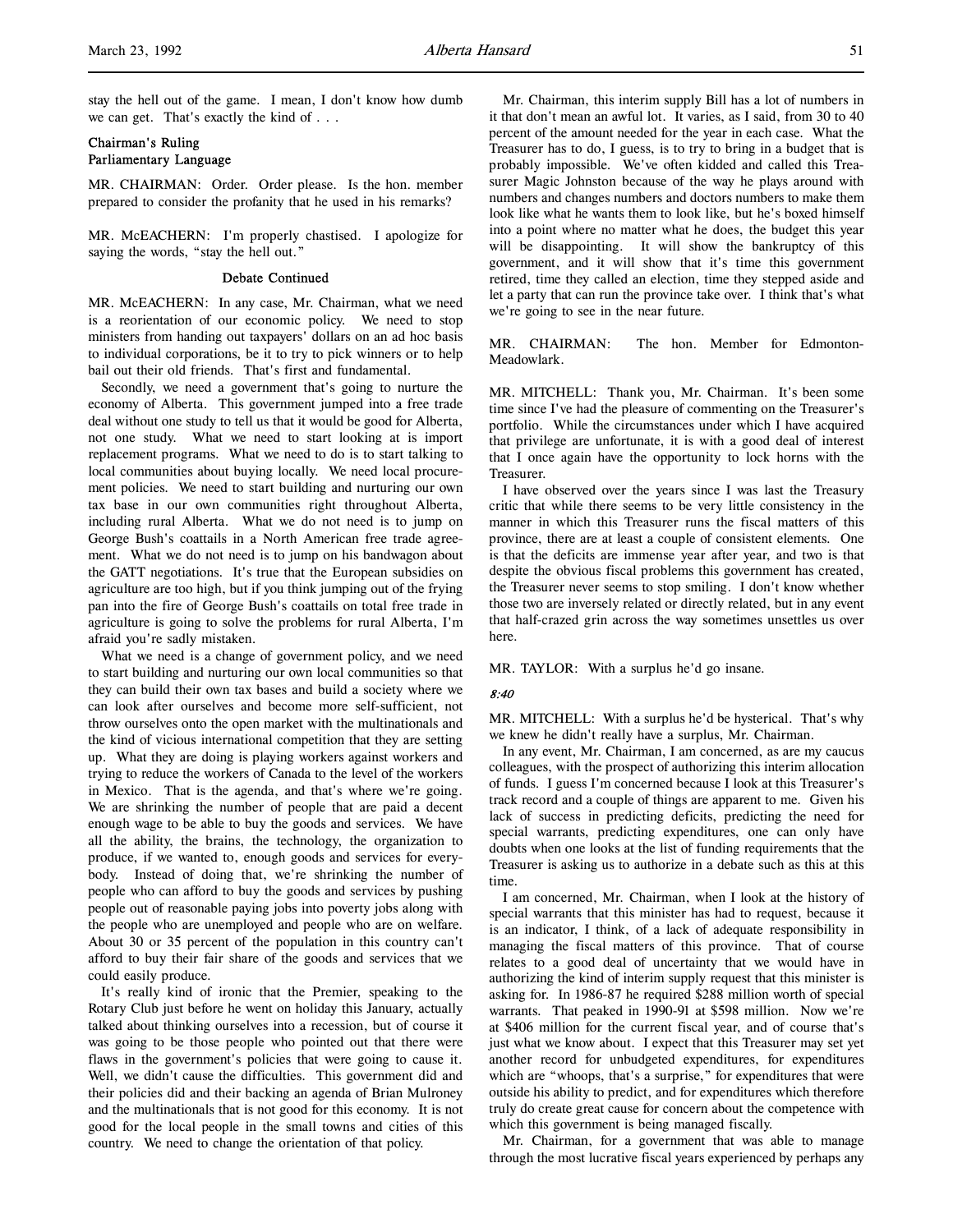government in the history of this country, as soon as this Treasurer took over in that portfolio, we saw debt servicing charges in 1986-87 of \$185 million, which was about 1.7 percent of the total budget. That wasn't bad. That has risen to \$1.05 billion in the current fiscal year, or about 8.3 percent of total expenditures.

Where we become extremely concerned is at the level of deficit spending year after year after year after year. You know, I had to admire the Treasurer, as I do from time to time, in his vigorous and pointed attack on the New Democrats in Ontario, where he pointed out so aptly that, yes, it was a frightening deficit that they brought down in their first budget. [interjections] Well, I want to draw the comparison between what my colleague from wherever was talking about, how Saskatchewan's New Democrats had no deficits and then all of a sudden the Conservatives took over and there were – or how did that work? The Conservatives had no deficits and then the New Democrats all of a sudden had to contend with these deficits somehow. Certainly in Ontario there were no Liberal deficits. There was a balanced budget, and then the New Democrats came in.

Let me make my point, Mr. Chairman. The Treasurer was so correct in pointing out that here was the New Democrats' first budget in Ontario, and its deficit was 18 percent of total expenditures: a horrifying figure, a horrifying level. That was a terrifying prospect, and it was a correct observation by this minister to point that out. But irony of ironies is that 18 percent would look like a picnic compared to what this minister has done by way of deficits. This Conservative Treasurer's first budget deficit, which of course corresponded to his first budget, was 34 percent of his total government expenditures. Now, wouldn't the people of Ontario have been aghast if a New Democratic Party had brought down a 34 percent deficit? Well, they were lucky. They got away with 18 percent. Albertans didn't. In 1988-89 the total deficit as a percentage of expenditure I think was in the order of 18 or 19 percent. In 1989-90 the total deficit as a percentage of total budgeted expenditure was upwards of 22 percent. So the fact is that this Treasurer, while being relatively aggressive about a New Democratic deficit in Ontario, has certainly nothing to brag about given his own track record.

What I should say, Mr. Chairman, is that out of the five budgets that he has bought down that we know about, that have been finalized, he has had three deficits in excess of 18 percent. Now, his sixth budget, '91-92, hasn't been finalized yet. We haven't seen the final figures, and we don't quite know what the deficit will be, but it isn't inconceivable that four of this Treasurer's last six budgets will involve deficits larger proportionately than the deficit experienced by the Ontario government and so roundly, vigorously, and aggressively criticized by this Treasurer. It is a classic case of the pot calling the kettle black.

What it amounts to in our circumstance here, Mr. Chairman, is more reason for us to doubt the kinds of figures that the Treasurer is presenting to us with respect to interim supply and for us to have serious reservations about handing over that much money once again to this Treasurer. What we would like to see before we can have the kind of confidence that we need to support and endorse this government's fiscal plan – and I use those words lightly with respect to this government – is a series of fiscal management reforms.

One of these, Mr. Chairman, which we feel is integral to proper fiscal management is efficiency audits by the Auditor General. We know that the Auditor General, of course, reviews what this government does each year, but his powers are limited. Our Auditor General can only say, "Did the Legislature authorize a million dollars for X expenditure area and at the end of the year was it spent in that way?" Well, generally speaking it is. About

the only thing that he can discover is whether some politician was stealing that money, and few do.

# Point of Order Imputing Motives

MR. JOHNSTON: Point of order, Mr. Chairman. If I heard the member accurately, he referred to a Member of the Legislative Assembly as stealing, which I think is totally out of order. I would hope that he would reconsider his words.

MR. MITCHELL: I'm struck by the sensitivity of the Treasurer to that, because that's not what I said. I said he could only determine whether some politician was doing that, and I say most of them don't.

MR. JOHNSTON: Hansard will show it. The rule still stands. You can check very clearly under 23. It imputes motives. If he's saying that my colleagues across the way have a guilty mind, that they're intending to steal from the government of Alberta, even the ND Party or even members of the Liberal Party wouldn't have that sort of a record or that sort of word stand to represent what the member has said. Surely, Mr. Chairman, Standing Orders and, in fact, parliamentary language clearly indicate that that's out of order.

# Debate Continued

MR. MITCHELL: I'll reword that, Mr. Chairman. All the Auditor General of Alberta can do is determine what amount for a given area of expenditure the Legislature authorized and determine at the end of the year whether that money was spent there. He or she cannot determine whether that amount of money could have been spent more efficiently, less money could have been spent to achieve the same objective, or whether the money didn't have to be spent there at all.

The federal Auditor General, Mr. Chairman, has value-formoney audit powers, and while my caucus has brought to the Legislature time and time again this proposal to give the Auditor General true power to hold this government accountable and to ensure greater efficiency in the expenditure of Alberta taxpayers' funds, in fact the Treasurer and his caucus colleagues have resisted that particular initiative time and time again.

We need tougher budget scrutiny, Mr. Chairman. It's amazing to consider that year after year departments with huge budgets, over \$3 and a half billion for the Health department, have had as little as two or three or three and a half hours debate in this Legislature. Well, that just seems inadequate on the face of it, and I think any reasonable person would say that three and a half hours . . .

#### 8:50

MR. PASZKOWSKI: None of your colleagues show up. Your colleagues aren't here.

MR. MITCHELL: Well, they would be if there was any hope of them having a chance to speak, Mr. Paszkowski.

AN HON. MEMBER: Where are your colleagues?

MR. MITCHELL: They're out campaigning in northern Alberta. The fact is, Mr. Chairman, that it is a very, very broad brush

that is passed over this budget, that there are far too rigorous limits on the amount of time that can be spent debating literally billions of dollars of budget in this Legislature.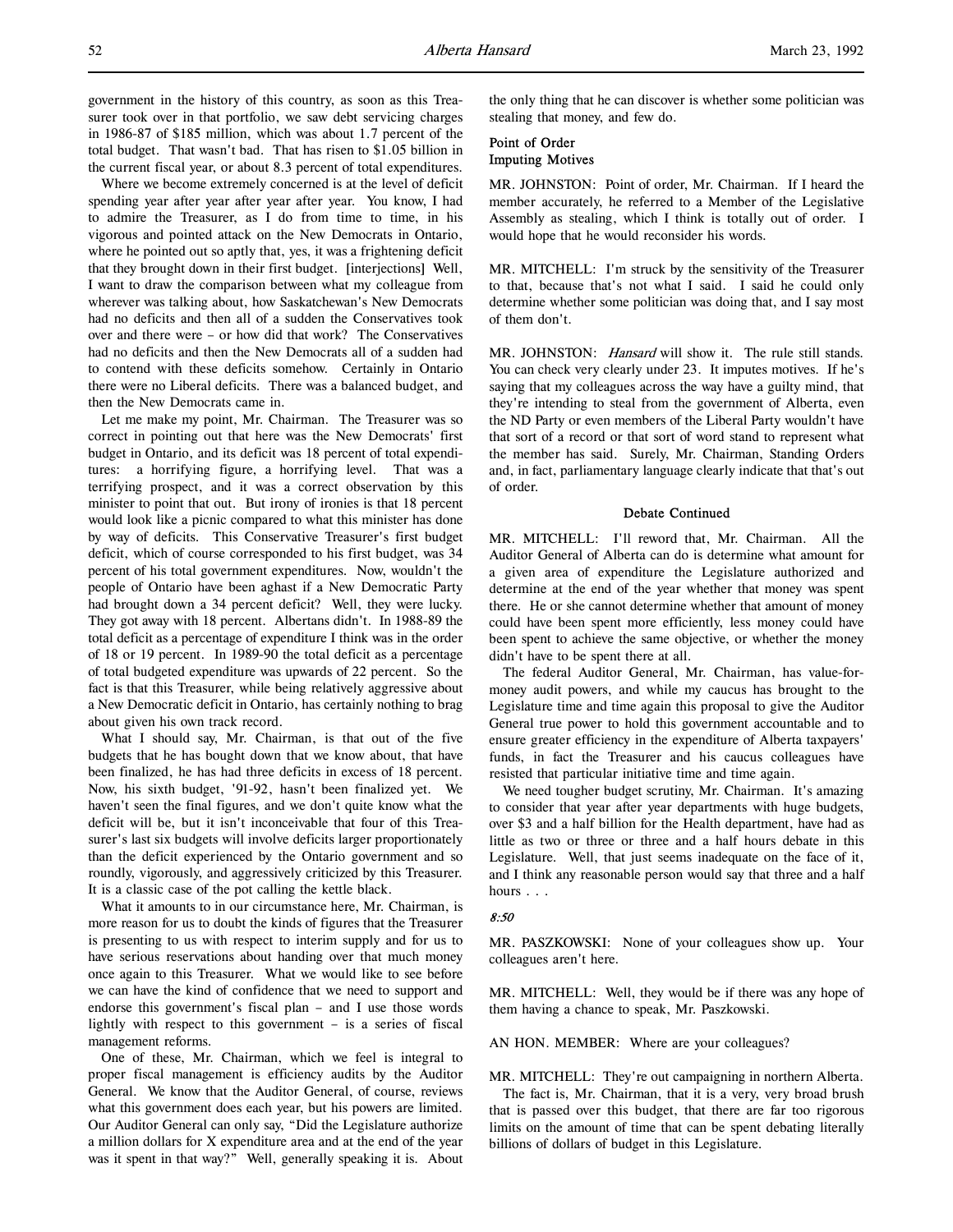What we are proposing is to in fact enhance the role of MLAs, even back-bench Conservative MLAs, by structuring subcommittees. Subcommittees would determine to review the department budgets on a much more detailed basis. They would have the power to call senior officials – anybody they wanted to – to appear before their proceedings so that not just the minister but these officials could be questioned and, I should point out, held accountable so that they, too, would understand that management accountability is expected of them. These committees would be given independent auditors so that they could get the kind of research and acquire the kinds of insights that would be necessary to make this process effective. It strikes me as odd that backbench government MLAs even would resist this, because clearly they, too, could play a much more important role than it appears they are allowed to play by a strong and overbearing front bench.

We would suggest, Mr. Chairman, that priorities should be listed for the public. When it comes to capital expenditure, we would have an all-party committee of the Legislature that would review capital expenditures, request established priorities, and publicly list those priorities, indicating the line at which there is no more money. This would allow a government that seems to be pressed and pushed from all different directions, that seems to be without fortitude, strength, the courage to say no so that they could say: "Look; compare those capital projects at the top of the list with those capital projects at the bottom of the list. It is very clear that the priority is different and that we simply cannot give everybody everything that they are asking."

We believe that all programs should be subject to a sunset principle, Mr. Chairman, so that no program goes on without review, without proper consideration periodically to see whether in fact it in its entirety is necessary.

We believe, Mr. Chairman, that contracts should be issued in public, and that in fact this process should be much more open than it is at this point.

We think that the Heritage Savings Trust Fund, what is left of it, should be sold so that the assets, such as they are, can be liquidated and that money can be put against the debt. The fact is that that Heritage Savings Trust Fund has not been utilized in the way that this government construed that it would be utilized. It has not achieved the objectives that this government had construed that it would be structured to achieve. In fact, it is, I believe, a millstone around managers' necks. They believe that they have money that in fact they do not have, and they continue to spend as though they have it. It is absurd on the one hand to owe money at a rate higher than the money in the Heritage Savings Trust Fund is earning. It is losing this province money day after day, and clearly we should liquidate the Heritage Savings Trust Fund and fold the cash into debt to pay down that debt.

Finally, Mr. Chairman, we want to see a fundamental commitment from this government that they will use resource windfalls to pay down debt, not to instigate once again rampant, spiraling, government expenditures. I guess what we are saying is we need to see some common sense in the manner in which Albertans' money is being managed by this government. Given the track record of this Treasurer and given the absence of proper control processes, proper review processes in the fiscal management of this province, it is very, very difficult for us to support this Treasurer's request for interim supply. In fact, we will not support it; we will vote against it.

MR. CHAIRMAN: Is the committee ready for the question?

SOME HON. MEMBERS: Question.

MR. CHAIRMAN: The hon. Member for Edmonton-Mill Woods.

MR. GIBEAULT: Thank you, Mr. Chairman. We have to get a few comments on the record with regards to these estimates that are before us. The Provincial Treasurer is proposing to ask our support for Advanced Education estimates. Certainly I am one who believes in investing in the future of our province and the young people of this province. I certainly am concerned about this, representing a constituency that has a very young demographic makeup. It concerns me the number of constituents that have been bringing to my attention how difficult it is to get access to the advanced education institutions of the province.

We all recognize that without some kind of postsecondary education, people have very limited prospects for employment and for contribution in our increasingly complex society. So I want to indicate to the Treasurer and to the Minister of Advanced Education that I want to see generous allocations under Assistance to Higher and Further Educational Institutions and also the vote Financial Assistance to Students. It does concern me, Mr. Chairman, that the policies of the government in this regard are very, very troubling because the tuition fees are continuing to escalate at a rate significantly above inflation, yet it becomes increasingly difficult to get student aid. Also, at the same time, this is a government that drags its feet when it comes to raising the minimum wage. So students are really getting squeezed from all angles. It's very difficult to get into the institutions, increasingly more difficult. The institutions are faced with establishing quotas and putting in grade levels, all things taken together that really just make it more difficult for people to get access to the universities, the colleges, the technical schools, and so on. Yet when they get in, there is limited financial assistance. Then it's more difficult for them even to make money in the labour market because the minimum wages in this province are so low.

Mr. Chairman, in terms of the estimates for the Career Development and Employment department, I have to express my concern. I would ask the Treasurer to clarify this, if he would, in his comments, but my understanding is that under Career Development and Employment there is going to be less initiatives, less spending in terms of the job creation programs, for STEP and PEP, the priority employment program and the student temporary employment program. Despite the rhetoric we saw in the throne speech that said that the government was going to give priority to jobs and stimulating the economy, there was nothing in the throne speech, and I challenge the Treasurer to tell us more today in these estimates he has put before us and has asked our approval for, of exactly what job initiatives there are going to be in there. If there are some new ones, I'm going to vote for them, but I haven't heard them yet, and I put the challenge to the Treasurer to justify them and to give us something hopeful that we can share with our constituents who are facing an unemployment rate in the neighbourhood of 10 percent, one of the most difficult job markets in recent memory. We have to get substantial commitments through the Department of Career Development and Employment to address this tragedy.

Mr. Chairman, also under the Department of Career Development and Employment is vote 3, Immigration and Settlement Services. We just have to remind the government one more time of the pressing need for additional services for English as a Second Language. Members may remember that the government's own task force on this issue recommended just not that long ago that the government should be spending an additional \$9 million under that particular vote. I want to put it to the Treasurer: is there going to be an addressing of that particular problem? It's not satisfactory – we have to realize this – to be bringing in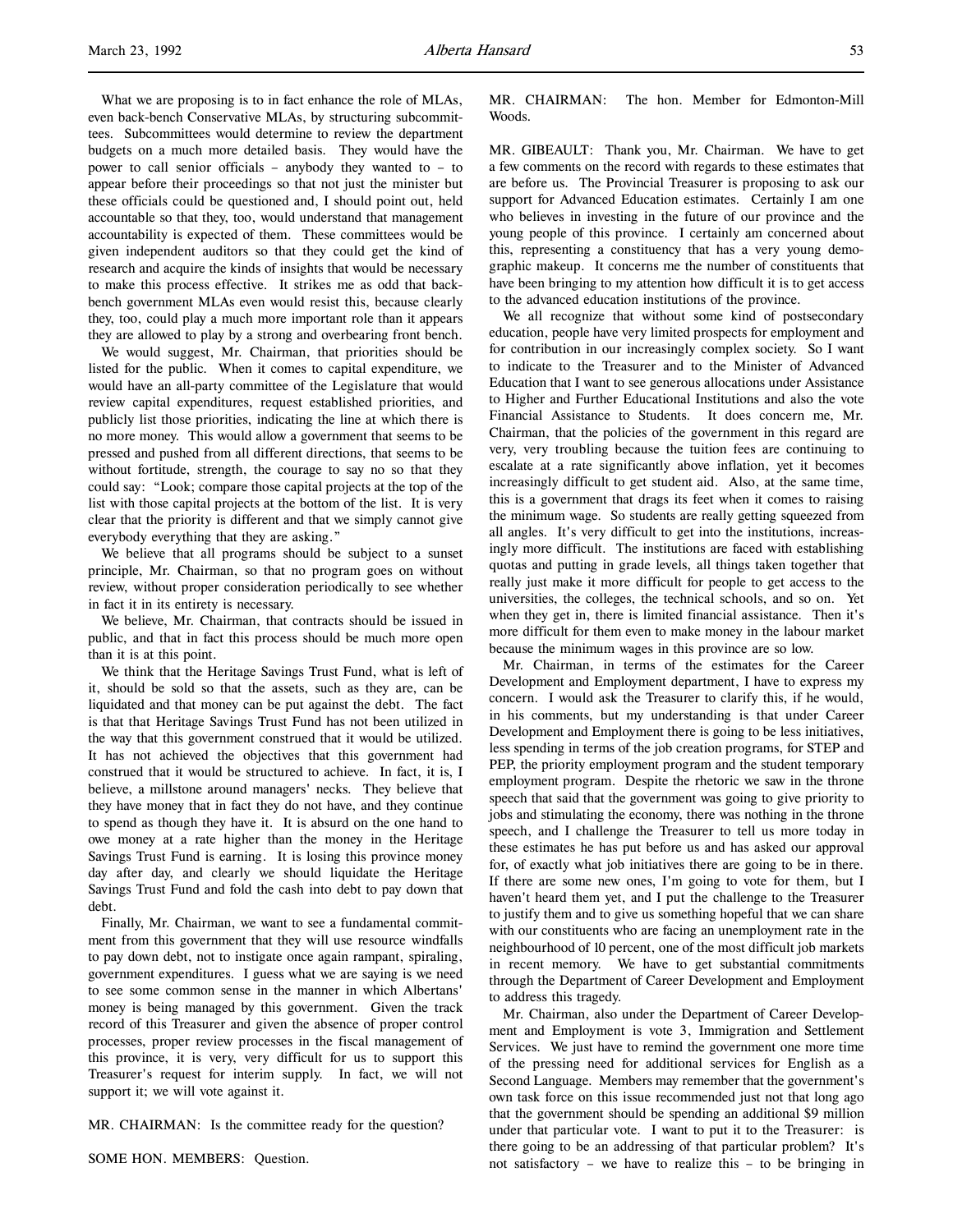newcomers to our country and to our province and not giving them an adequate chance by putting them through a proper period of English as a Second Language training that not only has basic English but also has provision for providing some professional and technical training in the English language as well. We're wasting a great deal of talent in that area.

# 9:00

In the area of Culture and Multiculturalism, Mr. Chairman, we have to make a few comments there. I am shocked, frankly, that the Treasurer is putting before us a request in vote 4, Multiculturalism Development, of \$322,000 and under vote 1, Departmental Support Services, of \$689,000, of which some part has got to be to pay the minister's salary, when the Premier is on the record as saying that multiculturalism should not have the force of law, that we shouldn't have any legal support for this. How can the Treasurer be putting this before us today? I'm shocked that the Treasurer has the nerve to defy the Premier. That is what he is doing. The Premier has said that there is no legal framework to be had for multiculturalism, that we ought to take it out of the framework of law. If we don't have it in the framework of law, we sure as heck don't need a minister for it. That's money wasted, right down the tube. So I put it to the Treasurer to sharpen his pencil there. He and the Premier ought to get their act together. Either we have multiculturalism in this province and we provide some support for it or we don't. Now, which is it? The Premier is saying one thing, and the Treasurer is saying something else. It's too bad the minister of multiculturalism's not with us today, because I'd like to know what his thoughts are on this subject as well.

Mr. Chairman, again I mention the minister's salary. We just heard today and over the weekend his threats to the Ukrainian community, anybody who seems to disagree with him. Why are we paying a person like that? We know of all the conflicts he's had with other ethnocultural communities: the Sikhs, the Council of India Societies, the controversies of all kinds. If there's anything in these estimates that are before us that is a total and utter waste of money, it's the salary that goes to the Minister of Culture and Multiculturalism. I want to tell the Treasurer that he's got my support as a measure to realize an economy and save some money. We could slash that item.

Now, under Education, Mr. Chairman, I have to wonder about the commitment of the government to dealing with the problem of the Teachers' Retirement Fund. I know that the Minister of Education is apparently lining up some meetings in the near future with members of the Alberta Teachers' Association, and perhaps we can be hopeful in that area. Certainly there has to be action. A great number of teachers in my constituency are very concerned about the viability of their pension plan. Just earlier today I filed a petition with names of 230 teachers in the schools of Edmonton-Mill Woods who signed petitions. They want to see some leadership on behalf of the Minister of Education and the Treasurer to bring a resolution to this outstanding problem so that they will know that there is a solid pension that they can count on when they retire.

I want to also say, Mr. Chairman, that we have to look at being generous in terms of funding education. We shouldn't think of that as an expenditure. We ought to think of it as an investment, to use a word that the Treasurer likes, and I know his colleagues like it, because that's what it is, and we ought to be clear about that. Spending on education is an investment in our future. I know that school boards and teachers and schools have been struggling with budget allocations that barely cover inflation and in some cases don't in recent years. I want to be assured on

behalf of my constituents that the future of our children is not going to be compromised yet one more time this year by this government.

Mr. Chairman, to move along to the area of the Alberta Alcohol and Drug Abuse Commission, I want it to be clear that I certainly support this agency. It does a lot of fine work. If the Solicitor General would avail himself of their services, I'd be even stronger in support of it. He obviously needs some help there.

In terms of the Department of Health, Mr. Chairman, I also want to mention that people in Edmonton-Mill Woods, in my constituency, are concerned about the funding for hospitals. We have one hospital in Mill Woods, the Grey Nuns hospital, which is doing a good job as best it can under the circumstances. They had a recent cut in their budget even though they are serving a suburban metropolitan area that is growing daily with new houses and new families moving in. They are increasingly being squeezed, and I am very concerned about that situation. I would like to ensure from the Treasurer and the Minister of Health that there is going to be a strong commitment to ensuring that people in constituencies like mine, Edmonton-Mill Woods, and around the province will be able to count on quality health care when they need it. That is becoming increasingly in question, and I want to have some kind of response to that.

Mr. Chairman, in terms of the Executive Council vote, we have a vote for the Occupational Health and Safety Services. We noticed in the throne speech that the government was proposing to introduce some new health and safety in the workplace initiatives. I hope the minister is paying attention to my comments here so that he can perhaps respond.

Mr. Chairman, could we have some order from the people on the other side there? I'm speaking to the minister of Occupational Health and Safety. I'm speaking about the estimates of the Occupational Health and Safety Services under Executive Council. If the minister is now tuned in, I would like to ask him if he'd like to comment and elaborate on those very vague comments that were contained in the throne speech for new initiatives in the workplace. They sounded interesting.

I'm wondering if they're going to follow up on the suggestion of the labour movement in this province for having health and safety committees in every workplace in this province. If not, I'd like to know what they are, because clearly we've got much more to do in terms of reducing the appalling rate of accidents in this province. Some 60,000 people every year in workplaces in this province are injured or have a disability that they develop at their workplace to the point where they have to absent themselves from work and have to apply for workers' compensation benefits. Clearly, 60,000 workers who have families and dependents and so on – I would put it this way to the Treasurer and to the minister of Occupational Health and Safety and to the government: we cannot afford to let that tremendous loss continue unabated. We need to do much more in an aggressive way in terms of health and safety initiatives. As I said, the government made some references to that in the throne speech, and I want to know, in terms of these estimates that are before us: what exactly does the government have in mind? I'm inclined to support the government on the new initiatives, but I don't know what they are at this point. I can't vote for something when I don't know what is before us, so I'm asking the government to give us some more information about that.

Mr. Chairman, in terms of the Department of Labour, I have received a number of complaints from constituents about the lack of effort that seems to go into dealing with complaints to the employment standards branch. I have a number of cases where employment standards has taken a great deal of time in dealing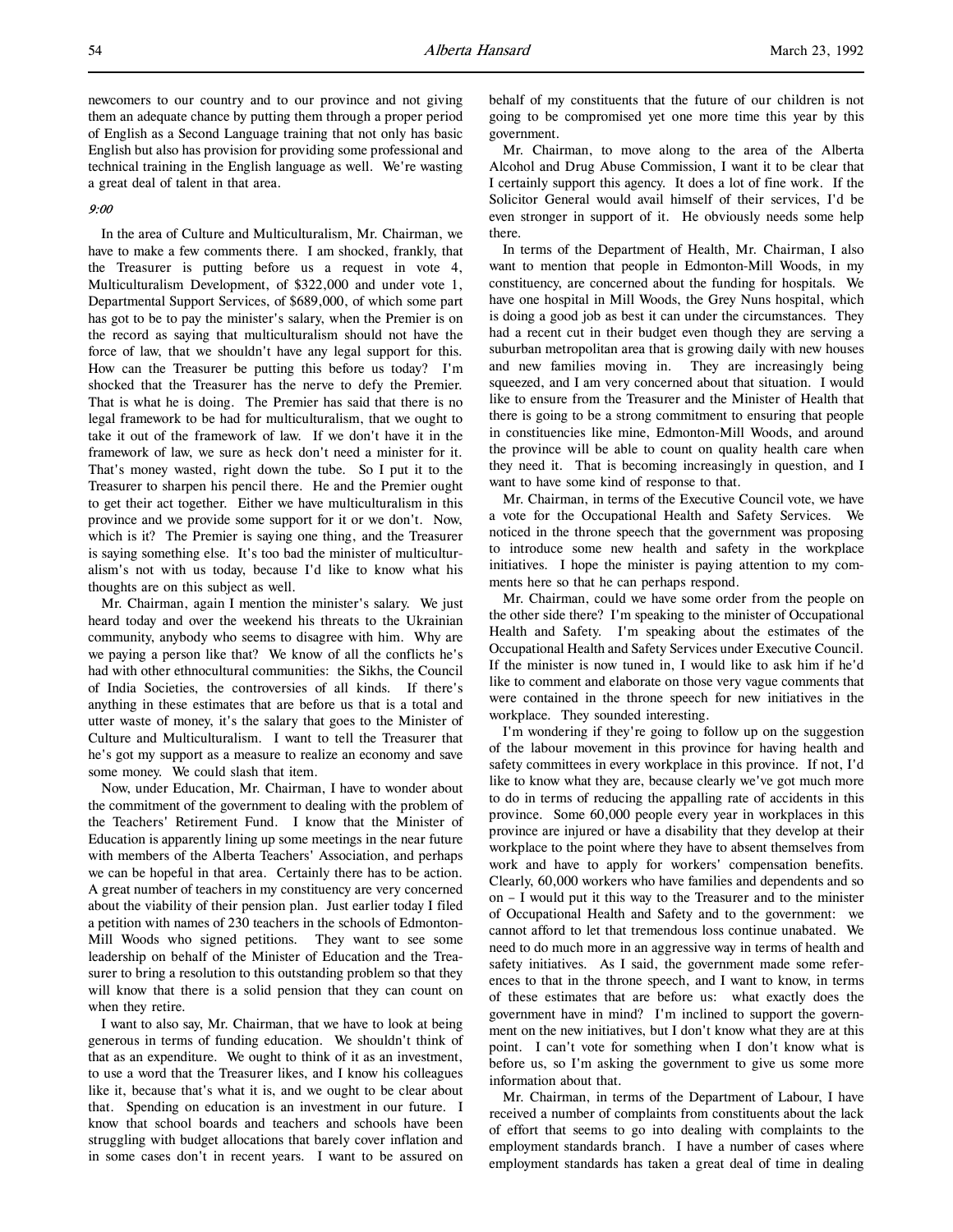with complaints, has seemed to have a very white-glove approach to employers, in fact not doing what they're supposed to be doing: the Department of Labour standing up for workers. Sometimes it seems to me that the Department of Labour is confusing its role with the department of economic development perhaps. The Department of Labour, as I understood it, was to try to make sure that there are fair working conditions in this province and that employers abide by the labour code in this province, the Employment Standards Code. Yet I find a number of instances where people from the employment standards branch are cutting deals with employers to only pay employees half or less what they're owed instead of making sure that employers pay exactly and fully the very minimum amounts that are set out under the Employment Standards Code. I want to know that the Department of Labour is beefing up the employment standards branch. If they're not going to do that, they will not have my support on that vote.

In terms of Municipal Affairs, I would like to know what this government is proposing to do in the housing situation. We are facing a crisis now, Mr. Chairman, in affordable housing. We've had this government's federal cousins, the Tories in Ottawa, in their last budget eliminate the co-operative housing program, and I want to know what the provincial government is proposing to do about that. Are they even concerned? Have they made any representation on behalf of Albertans to try to ensure the viability of the co-operative housing program? I don't know. I haven't heard it. I'm giving the government a chance to go on the record tonight to tell us. Are there any new initiatives from the provincial level to make sure that we have new affordable housing? It concerns me that many of the new subdivisions of my own constituency are all now developments that are exclusively for high-income people. We are creating problems down the road for us if we end up like our friends south of the border, where they have wealthy people in the area in exclusive jurisdictions surrounded by high fences to keep everybody else out and some people end up in very poor accommodation, very substandard accommodation, or even homeless.

I'm asking the government to let us know what initiatives they are proposing in the area of housing. We know that the former Minister of Municipal Affairs, who's responsible for housing, left his mark by being the guy who hacked and slashed at the housing and Municipal Affairs budget. I'm hoping that we'll have something more rational coming out of the Department of Municipal Affairs now with the new minister.

Let me just conclude, Mr. Chairman, by making a few comments in terms of the budget of the Solicitor General. Vote 1, of course, includes the minister's salary. For all reasons that everybody's familiar with, I think we ought to simply eliminate that figure down to zero.

Thank you, Mr. Chairman.

### 9:10

MR. CHAIRMAN: The hon. Member for Edmonton-Belmont.

MR. SIGURDSON: Thank you, Mr. Chairman. I wanted to get a few remarks on record tonight. I know that the Provincial Treasurer has come to us with a great deal of concern about the end of the month fast approaching. He has to have a number of dollars available in order to continue on the operation of government. Now, I can appreciate that, and this afternoon we talked about guaranteeing that there would be interim supply, that we would pass that. We were concerned about the amount of debate that was going to be afforded the opposition to discuss some of the programs where some of this interim supply was about to go. We haven't seen that yet, and our concerns haven't been addressed.

This Provincial Treasurer wants \$4.4 billion in order, hopefully, to sustain the provincial economy for about a third of the year; I would think that should work out to about one-third of the year. Now, I would hope that some of those dollars are being dedicated to those programs that the Premier wants to use and to develop and to stimulate the economy. After all, we heard repeatedly in the Speech from the Throne that this government was concerned about the Alberta economy and jobs. Just on the second page, very early into the Speech from the Throne, the Lieutenant Governor says, "Stimulating the Alberta economy and jobs for Albertans must be our first priority." Well, I would most certainly agree. My goodness, Mr. Chairman, we have over a hundred thousand Albertans who are without work. So it's an obligation that the dollars that are expended by this government stimulate the economy such that jobs will be created for tens of thousands of Albertans who are now looking for work. Even in the second paragraph that's exactly what the Speech from the Throne addresses: stimulating our economy to provide jobs. The third paragraph: the words I highlighted there talk about what government "can provide in a fiscally responsible manner." A wonderful use of phrase; good choice in the English language. The Provincial Treasurer comes before us requesting \$4.4 billion, but where in this request have we got any idea about how the economy is to be stimulated, about how many jobs are to be created in what departments, on what projects? All of that information is very sorely lacking.

I'm very concerned about the mixed messages that I'm getting from the Provincial Treasurer and the gentleman who sits to the Provincial Treasurer's right, the Premier. I hear that the Provincial Treasurer thought that the Mazankowski budget that was just released in the federal House of Commons was not a bad budget, not a bad budget in 1992, seeming to meet the needs of Canadians at this time. That was a do-nothing budget. It wasn't going to stimulate very much at all, and here's the Premier now talking about Alberta having to stimulate the economy. How are we going to do that? Are we going to have the same kind of budget in Alberta that Don Mazankowski, the federal treasurer, has? Is that the kind of stimulation we're talking about? I would hope not, Mr. Chairman, because our needs are greater than that. The needs of the unemployed are greater than that, and if that's the kind of stimulation that the Premier hopes to have encased in an Alberta budget, then there's not much hope for the unemployed and there's not much hope for the Alberta economy.

So I would ask the Provincial Treasurer tonight when he makes some closing remarks to indicate to all members of the Assembly and especially to the unemployed just what projects, just what programs are going to be developed so that the economy is stimulated. Don't ask us just to come and sign a cheque away for \$4.4 billion without telling us where some of that money is going. What programs, what new programs, what innovative programs are going to be offered the unemployed so that indeed this economy is being stimulated?

As I go through the paper that was handed out today and I go through the departments, I can think of a number of programs that every department has as an opportunity to create jobs. I don't know if they're going to be tried or attempted. Maybe the government has some greater plan. Certainly today when I asked the Minister of Career Development and Employment to tell me what plans were specifically targeted towards smaller urban communities and indeed even the rural communities in our province, the Minister of Career Development and Employment told me I had to wait until we had a budget. Well, here's interim supply. Give me at least a little taste. Show me just a little bit of where that stimulation is going to occur.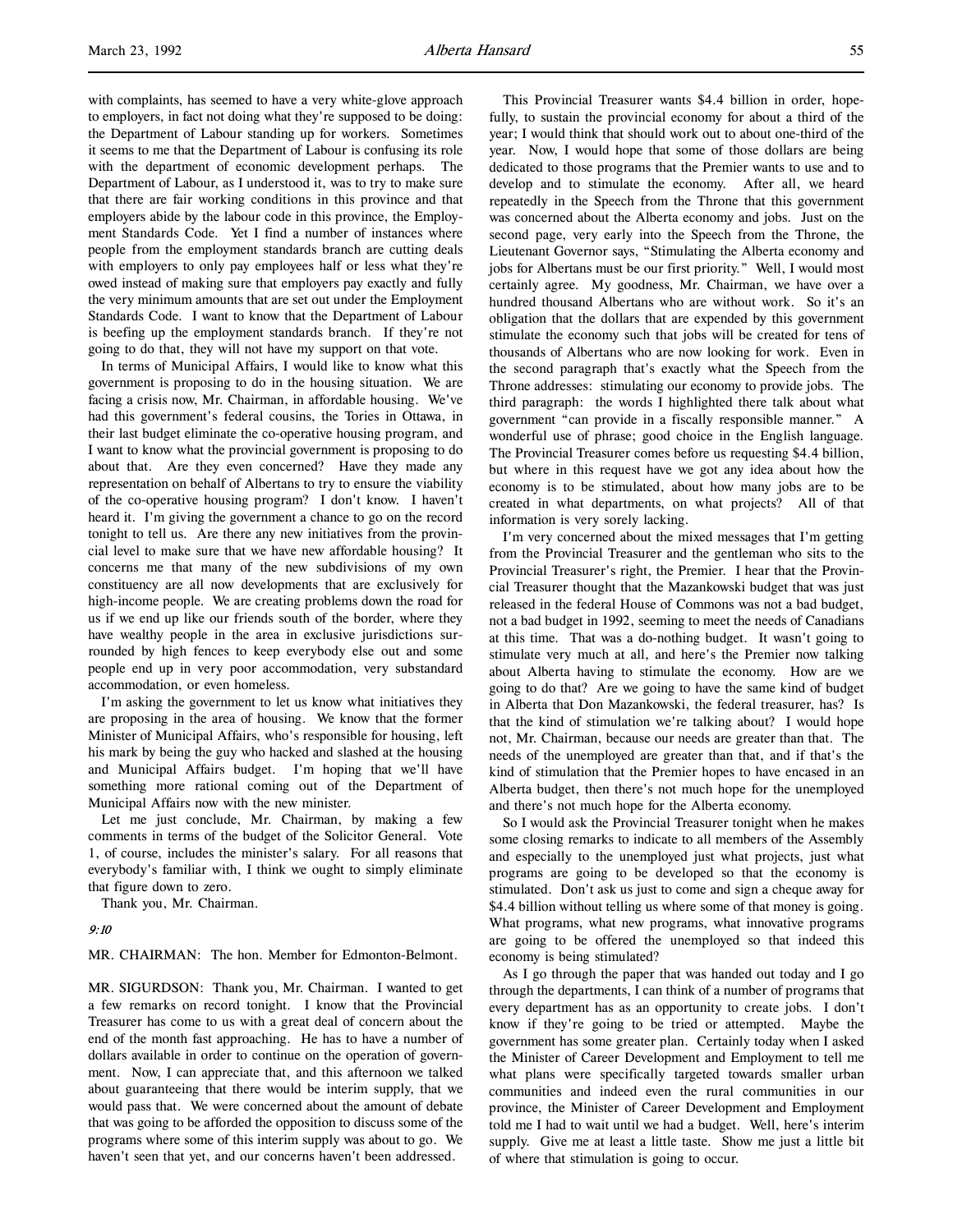It is going to occur in the Department of Career Development and Employment? My goodness, we've had all kinds of cutbacks in that department over the course of time. We had PEP and STEP. STEP was introduced at a time when the Conservative administration of Peter Lougheed was concerned about the youth unemployment rate. That's why that program was introduced. Now we're told that oh well, you know, unemployment isn't that bad; we can cut back on the program; cut back by 50 percent. [interjection] The Member for Redwater-Andrew agrees. The problem is, though, Mr. Chairman, that youth unemployment is twice the rate in 1992 than what it was when STEP was first introduced. So is it a cutback? Is that the fiscal responsibility that the government wants us to deal with and just ignore youth unemployment, or should we be trying to stimulate the economy and making sure that people between the ages of 16 and 24 have some opportunity to work, rather than be fiscally responsible? What's the choice? Some tough choices have to be made.

I don't see a municipal infrastructure program being regarded to the degree that it ought to be. I know that there are all kinds of problems inside municipalities with decaying sewer systems. Goodness knows, the transportation system in the city of Edmonton could use an injection of capital that will provide all kinds of capital construction jobs. Why wouldn't we be doing that in a time when the labour market requires that money? We're not going to be competing with the full employment figures and driving up the cost of labour. Now would be a good time to inject that money into the economy so that we can put people back to work. If we're going to wait until we have an unemployment rate of 3 or 4 percent, one, we might be waiting forever, but, more importantly, if we're going to try and then find people to work on those jobs, they're going to be working elsewhere and we're going to have to pay a premium to move away from one job in the private sector to bring them into public capital works projects. I don't see those programs contained in here. I haven't heard any discussion coming from the Provincial Treasurer about that matter.

# 9:20

Environment. My goodness, in the period of time since we last met in the Assembly last June we've had all kinds of concerns expressed by Albertans about environmental matters: about cleaning up the environment, about effluent discharge, about all kinds of emissions that are going on. Another opportunity, Mr. Chairman, quite frankly, for this government to become involved in a productive and proactive way. I don't see that coming from this government. It's just not there. Here is an opportunity for us to get involved in an area that quite frankly the private sector doesn't want to be involved in to the degree that it ought to be. Yet, as we try to stimulate our economy, here's an area where we could show some leadership and most certainly get people involved in environmental awareness and cleanup.

The Department of Family and Social Services. Again with the rate of high unemployment we've got in Alberta, as people start turning away from the unemployment insurance that they may have available to them for a short period of time, if there's no turnaround in this economy, people are going to be moving off of UI and onto social services. The social workers that I speak with are already overloaded. That was one of the major factors in a strike last year at this time: the caseload of the average social worker in the province of Alberta. I recall a number of commitments that came out of that strike, out of that labour disruption, where the government said, "Oh, we're going to look at casework." Well, if you did, I don't know that you looked closely enough. If you think you did, then take a second look, take a third look, because as those people who lose their unemployment

insurance benefit turn to the Department of Family and Social Services, it's going to increase the caseload for social workers. We're going to need more folk there providing services: different kinds of services, not just intake workers and paper handlers.

The departments of Health and Municipal Affairs. We have the opportunity to build at this time capital construction projects that would house senior citizens. I'm sure that most every Member of the Legislative Assembly regardless of what political party they represent or what constituency they represent anywhere in the province have probably had petitions from their constituents pointing out the need for senior citizens' housing at low cost. [interjection] I'm sorry, Mr. Chairman, I stand corrected. I thought I said every member, and the Member for Lloydminster says that he has not yet been contacted by a senior citizens group in his constituency. Well, let me tell you I have. Maybe I'll correct myself. I thank you for pointing that out to me. I'll correct myself and speak only for myself and tell you that I have had a number of groups come to my constituency office. I've gone out to a number of groups, and they are asking for capital costs so that they can construct homes that will keep people together: senior citizens, people that have pioneered this province wanting just to stay with their spouse.

# [Mr. Jonson in the Chair]

There's an opportunity for us to provide funds for that if we want to stimulate the economy and provide those jobs. Now is a good time to try and actively pursue that, but I don't see the government offering that as a possibility. I'm saddened by that, because I think those senior citizens deserve those projects. I can tell you that every time I go to the Emmanuel Home in my constituency, the seniors there have been trying to get funding for their home, for people that come out of the Dutch community, for over a decade. They've got the land; they've got some dollars available. Now would be a good time for us to provide funding, to provide mortgage, to provide capital money. Well, it doesn't seem to be forthcoming from this government. Indeed, the Minister of Health wrote a letter not too long ago to the proponents of that project and said there's nothing there. Well, if this is going to be a budget that stimulates the economy, that's one of the projects that could very well have gone ahead. Sadly, very sadly, it's not there.

My colleague the Member for Edmonton-Mill Woods spoke about the employment standards branch. Again I want to tell you that I think the number of people that are working at the employment standards branch – I guess I differ somewhat from my colleague – are providing yeoman service. They haven't got enough hours in the working day to keep up with the complaints that are coming in, and they can't enforce them. It's no wonder the Department of Labour wanted to try to secretly, covertly, privatize the employment standards branch, because they could then abdicate their responsibility to working Albertans that have a grievance against their employer. Well, there's a branch of government that deserves more funds because they work on behalf of Albertans who have been wronged, and I don't see any money going into that area.

You know, Mr. Chairman, just tonight, before we assembled here at 8 o'clock to discuss these requests for interim supply, we were hosted by the Co-operative Council of Alberta, and one of the groups that belongs to the co-operative council is the housing co-ops. Now, they are having all kinds of problems accessing federal dollars. In fact, they're not getting any. That's the Mazankowski solution. That's how Mazankowski stimulates the economy, by taking money away from people that are trying to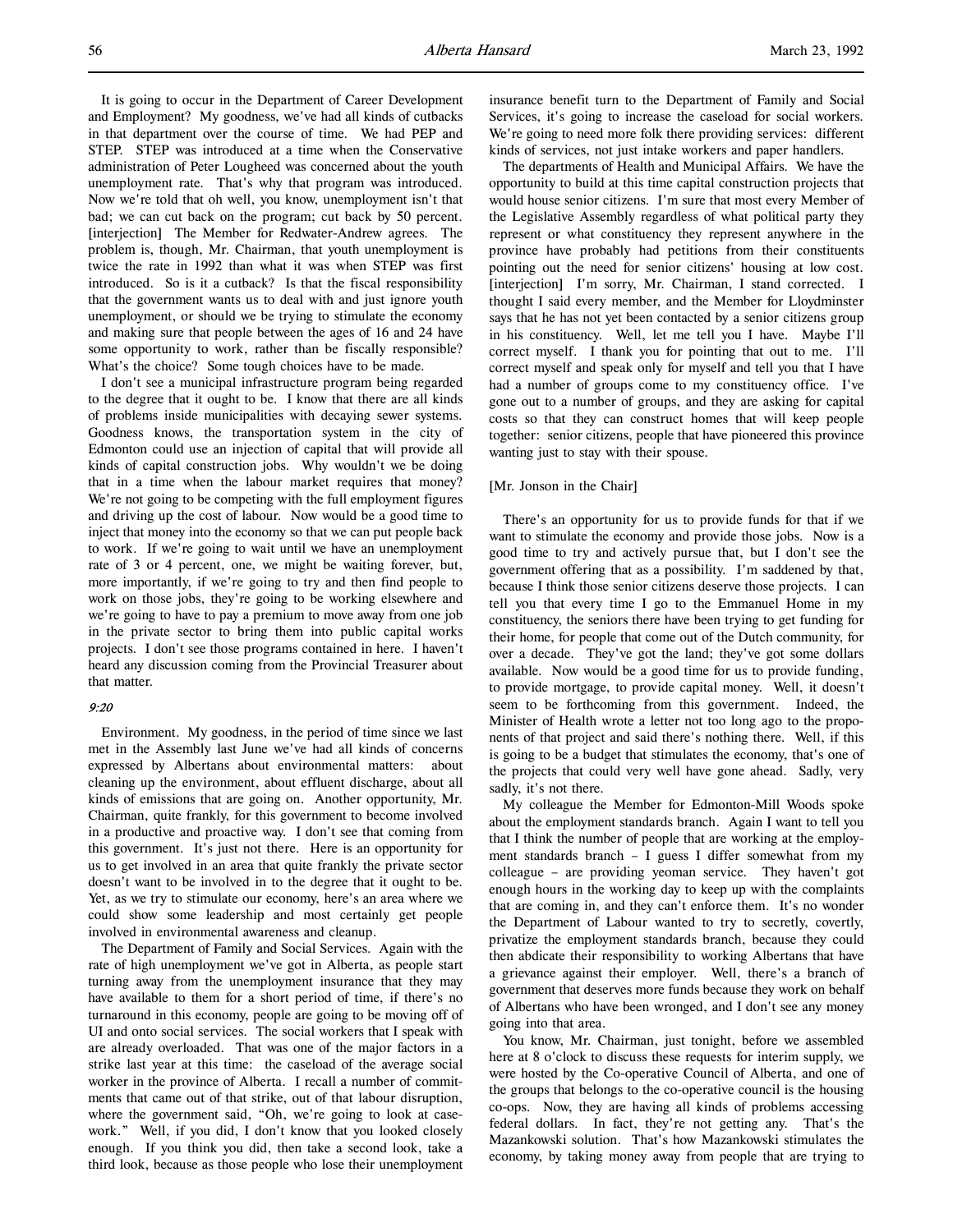provide low-cost co-operative housing. Here's an opportunity once again for the Provincial Treasurer to start looking at co-op programs. Why shouldn't the province of Alberta be providing people that want to live in their own home dollars so that they can develop their own co-op? You would think that those folk that wanted to provide to some degree their labour, their participation in the co-operative movement would be responsible folk. I know that the two co-ops in my constituency certainly are. Again, in this department where there's an opportunity to provide that, no funding, no stimulation, no idea if that money is going to be coming down.

Social housing: another area where we could provide capital dollars to make sure that we're providing services for Albertans in need at this time of economic recession. The Edmonton Housing Authority has a waiting list so long that people who now go to put their names on the list for social accommodation are just rejected. The list has become unmanageable; that's how many people require social housing. This government, through the Department of Municipal Affairs, is trying to unload an awful lot of that. Well, another opportunity to create, to spend dollars and stimulate, to provide jobs for very needed services, but I don't see any commitment coming from this government, nothing there at all.

I was interested when the Member for Edmonton-Meadowlark spoke about creating all-party committees. I think that's a suggestion that has a great deal of merit. I believe that if we were to have those all-party committees of the Legislature, there might be a better way to examine budgetary concerns. There's no reason why we need to have as many members here this evening to go through interim supply, and certainly, when we get into Committee of the Whole during the budget debate, there are members here that have no interest or limited interest in some of the departments that are being debated. We could be put into subcommittees and go off into those areas where we have a great deal of interest and examine line by line, dollar by dollar, the expenditures that are being proposed for that department. Then when you come back into the Legislative Assembly, you limit the debate to perhaps the minister, the opposition critic, and the thirdparty critic. All of the work would have been done in a committee and then brought back to the Committee of the Whole. That's the opportunity to limit the debate.

You know, it was interesting last year when the Member for St. Paul, the Member for Drayton Valley, the Member for Calgary-Forest Lawn, and myself attended a conference in Darwin, Australia, the Australasian public accounts conference. Very different attitude to what we have in Alberta, to what we have in most jurisdictions in Canada. Much, much smaller public accounts committees, where, believe it or not, the chairmen and ministers go to the public accounts committees and say: "I'm having a problem with my bureaucracy. Can you investigate this?" Those committees have saved millions of tax dollars for the Australian taxpayer.

# 9:30

MR. JOHNSTON: We need another minister.

MR. SIGURDSON: No, we don't need another minister, honest to goodness. No, that's not one of the jobs that I'm trying to advocate for.

But there's an area that we ought to examine seriously so that we can take a look at how we're spending dollars and how we're being accountable to the Alberta taxpayer. Why do we need to have a Public Accounts Committee of 21 people? Quite frankly, of the 21 I believe there are 15 members of the government caucus on there. I think that the Australian example is a better use of elected members' time and certainly a better use of the tax dollars, the Australian taxpayer's contribution to their general revenue fund: committees of five or maybe seven with only one more government member than the opposition. They actually have staff to go and examine departmental expenditures, so they're checking up on a constant basis the expenditures of departments. What it is is politicians doing essentially value-formoney audits, which the Member for Edmonton-Meadowlark suggests the Auditor General be involved in. It's done on an ongoing basis, and it seems to be very successfully employed in Australia. I would most certainly like to see that kind of accountability developed in this Legislature so that we can lead perhaps North America, most certainly Canada, in public accounts committees.

Well, Mr. Chairman, I did want to get those remarks on record. I do believe that we have to have some kind of indication tonight from the Provincial Treasurer about this \$4.4 billion, not where it's going to be spent but how it's going to be spent in a way that's going to stimulate the economy and create those jobs. That was the commitment in here. I hear from the Minister of Career Development and Employment that that'll be the major concern which will be addressed in the budget, but I don't think it's too much to ask the Provincial Treasurer to stand up tonight and tell us, just give us an outline of what programs he hopes to use that are going to stimulate the economy to provide jobs for Albertans.

Thank you very much.

MR. DEPUTY CHAIRMAN: The Member for West Yellowhead.

MR. DOYLE: Thank you, Mr. Chairman. Indeed, it's nice to be back here after having almost a year off. No fault of ours, of course. We were looking forward to coming back last fall.

MR. DAY: It must be nice to have a year off. We work every day. We're working 16 hours a day.

MR. DEPUTY CHAIRMAN: Order please. Order, Red Deer-North.

MR. DOYLE: Mr. Chairman, I referred to being in the Legislature approximately a year ago, and I referred to being away from the Legislature for almost a year, and it certainly was no fault, I assure you, of the Official Opposition, because this Legislature should have sat at least six months in the last year.

Mr. Chairman, the estimates before us tonight I understand, having been a former municipal councillor and mayor. We had to pass interim budgets, but we always had the information before us. There were not many of those councils that there wasn't opposition on. They weren't always just carte blanche in front of us. But I see the \$89,000 for the office of the Ethics Commissioner. I'm much in favour of that, and perhaps later on I'll address the reasons why. It's because of the antics of at least one certain minister in this government.

Mr. Chairman, under the Attorney General's estimates, he has \$1.3 million for Fatality Inquiries; number 7, Crimes Compensation, \$480,000. Last year some members will recall the issue over the people who were contaminated by fuel in Hinton. I would think that more money could have been put into Crimes Compensation at that time, and that perhaps will save us something this year when some of these constituents and people who were contaminated by this fuel perhaps will come under the other title of Fatality Inquiries. This government has sat back and done nothing, caused a quasi-judicial inquiry that produced nothing. The people who were allowed to dig up the tanks and travel, beyond anybody's doubt, to some hidden place, where some people certainly know they are, have not been punished or had to pay any costs for the ill health of those who were contaminated.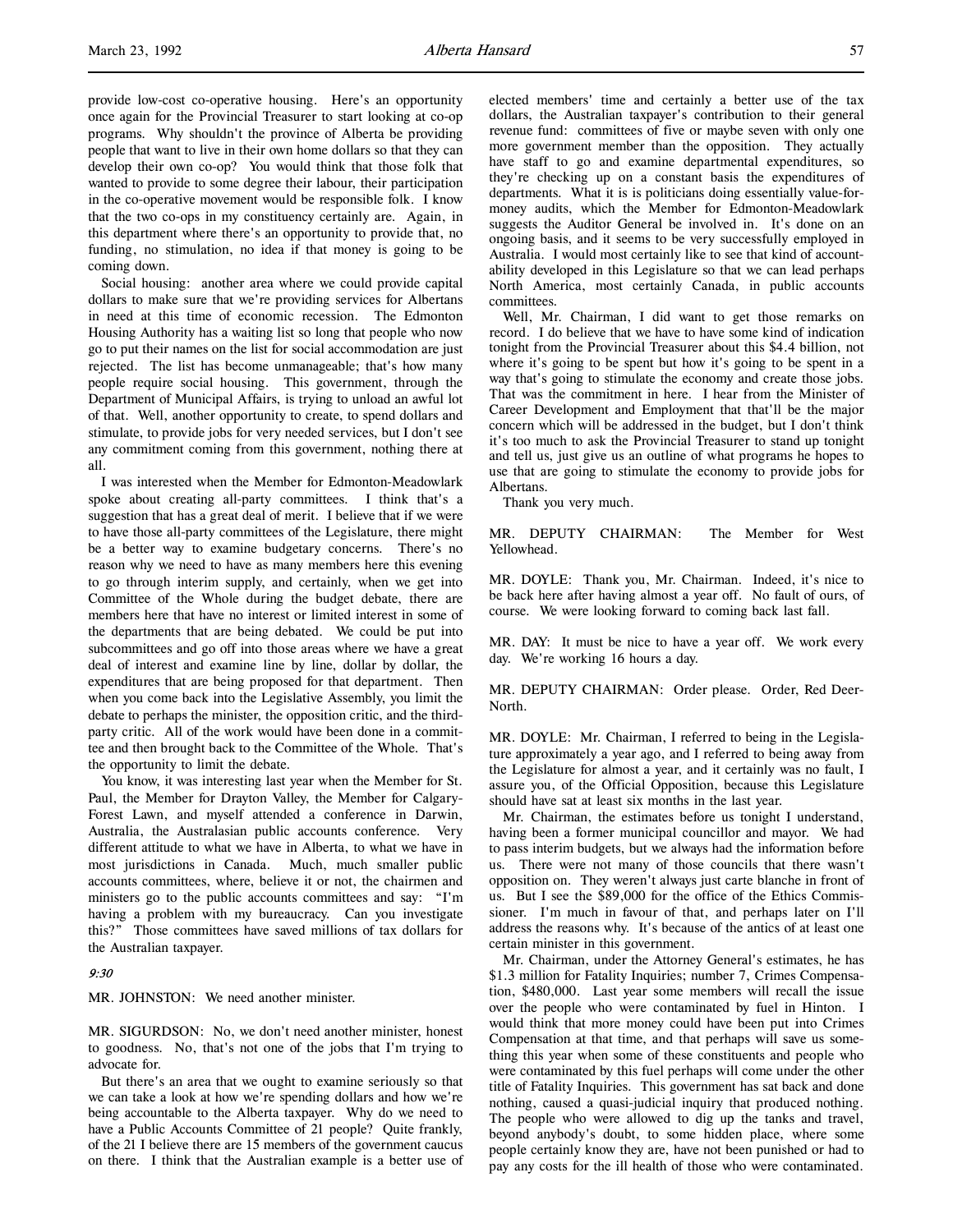The minister responsible for Occupational Health and Safety, of course, in his usual stance avoided doing anything to assist these people. So I would hope that the minister this year will consider some help for these people and have a proper inquiry so that these culprits can be caught.

Under Energy, Mr. Chairman, on the Minerals Management, I would hope that the management of the AOSTRA facilities at Fort McMurray, with an infusion of – the Oil Sands Research Assistance is \$5.495 million. Certainly with that amount of money the minister should not waste any more time on his meetings with people on other sources of energy, like the nuclear people.

Under Northern Development the Member for Edmonton-Belmont raised the question of all-party committees. I'm sure that the Member for Grande Prairie had a conversation recently as to why all the members who represent people under the northern development area are not on that committee. It is strange to me that when one is elected, whether they be in the Official Opposition or otherwise, when a town like Grande Cache comes within the boundaries of the northern development committee, the member that was elected in that area is not allowed to sit on that committee or have input into that committee. I would hope, Mr. Chairman, that these things will change in the future, especially when the New Democrats form the next government. You can rest assured that we'll be fair to not only the people of Alberta but to the other MLAs who are elected in the Legislature.

Mr. Chairman, under Occupational Health and Safety Services, \$4.124 million was requested. I would like to know if this \$4.124 million is money that is needed for things the Occupational Health and Safety minister does, like in regards to the seniors in Grande Cache, for instance, who had received a grant from the government of some \$26,000. The minister held that cheque in his pocket or in some place unfamiliar to others for some weeks and then on a Friday afternoon used the government plane to fly to Grande Cache to deliver this cheque. In the meantime, the seniors of Grande Cache wanted to pay the local businesspeople. They went to the banker, and the banker phoned the department. Certainly the cheque was out, and they should receive it any day, so the bank allowed the seniors to float an overdraft at some 21 percent. Well, those seniors in Grande Cache are out several hundred dollars while this minister was waltzing around with the cheque and then using a government plane some weeks down the road to fly to Grande Cache with his entourage to deliver this cheque. I've written letters to the minister and asked him to pay out of his own pocket at least the expenses that were incurred by the senior citizens, not to mention the cost of that plane for an unnecessary flight on a nice day to Grande Cache. I was very pleased to learn that he didn't have to pay for his lunch while he was up there; some of his buddies bought it for him. I hope that the money in this request is for none of these antics for a minister like this.

AN HON. MEMBER: Which one?

## 9:40

MR. DOYLE: I said which one it was. We all know which one it was: the minister of Occupational Health and Safety, none other. The usual stance of this minister, and he's asking us to approve somewhere over \$4 million. Shameful. Shameful.

Mr. Chairman, I'm pleased to see that fish and wildlife are asking for some more funds for Fish and Wildlife Conservation. Indeed, I would hope that further than just conserving the fish and wildlife, some moneys will go into increasing the fish stocks in Alberta lakes. Outdoor activities are becoming more predominant in Alberta as time goes on. Especially with the nice climate we

have now, people are already looking forward to getting their fishing licence and getting out there on the lakes and streams.

Forest management: some \$49 million. I would hope that a lot of that money is spent on reforesting rather than decimating those trees. It was interesting to have a call today from a school in Athabasca asking if I could arrange for some hundred children to tour the Weldwood mill in Hinton to see how their operation goes and to see how the water content is near that Hinton mill. I would hope that some money in Environment would go to funding zero effluent for all the mills in Alberta, not just the Weldwood mill.

Mr. Chairman, the Member for Edmonton-Belmont raised a question on co-op housing. Recently, as we're all aware, the federal government, their country cousins, chopped the funding for co-op housing for all the people in Canada. I would hope that Alberta Mortgage and Housing, in the sale of some of their properties, would turn that money over to seniors who need some assistance in co-op housing, especially in rural Alberta.

The estimates before us are something that one must just guess at rather than being sure whether the right statements are made in these drafts. Under Tourism, Mr. Chairman, I see that the Minister of Tourism, Parks and Recreation is asking for several million dollars. I would have thought that amalgamating the departments of Tourism and Recreation and Parks would have saved us many millions of dollars. For instance, Kananaskis Country Management: in 1988-89 the Auditor General raised the point of an overpayment of \$635,000 to Kananaskis Village Resort Association. In one particular year the former minister withheld \$58,000 based on repairs to the facilities. That will be less each year, I understand. The Minister of Tourism, Parks and Recreation mentioned recently at the TIAALTA convention in Jasper that his budget had increased four times. He bragged that it had increased four times. Well, that minister should be more responsible and reduce that budget somewhat. If they collected that \$635,000 from Kananaskis Village Resort that's been outstanding since 1988-89, he would only need \$3 million, not \$3.6 million, to be spent again on Kananaskis Country.

Mr. Chairman, in the Department of Transportation and Utilities the Construction and Operation of Transportation Systems, of course, would be the main systems under transportation. There appears to be no money here for road projects. I recall the Premier some years ago stepping off a plane, going to pave all the rural roads in Alberta, but we have Highway 40 between Grande Prairie and Grande Cache that for some years has been left off the schedule for paving. I had the opportunity last weekend to travel from Grande Prairie to Grande Cache, and believe me, there were enough cars on that road – in fact, as many as there are some days on Highway 16. I think the minister of transportation should this year for sure finish the paving on Highway 40 between Grande Prairie and Grande Cache.

Mr. Chairman, under Forestry, Lands and Wildlife, and talking about job creation, I wanted to inform the members of the Legislature – the minister, of course, already knows – that horse logging operations are going on in the Whitecourt riding with some people from the Wildwood area. We were originally out there and spent some time looking at the operation of this horse logging. It employs some six people to take one acre of trees off each day. Mechanical clear-cutting takes six people to do 50 acres without a tree left. The horse loggers generate a lot of employment. To do that same 50 acres, of course, would be 300 people, plus all the spin-offs from horse logging. We don't ask to go back 50 years or anything like that, but they have a unique operation going. Those people who are employed there are hardworking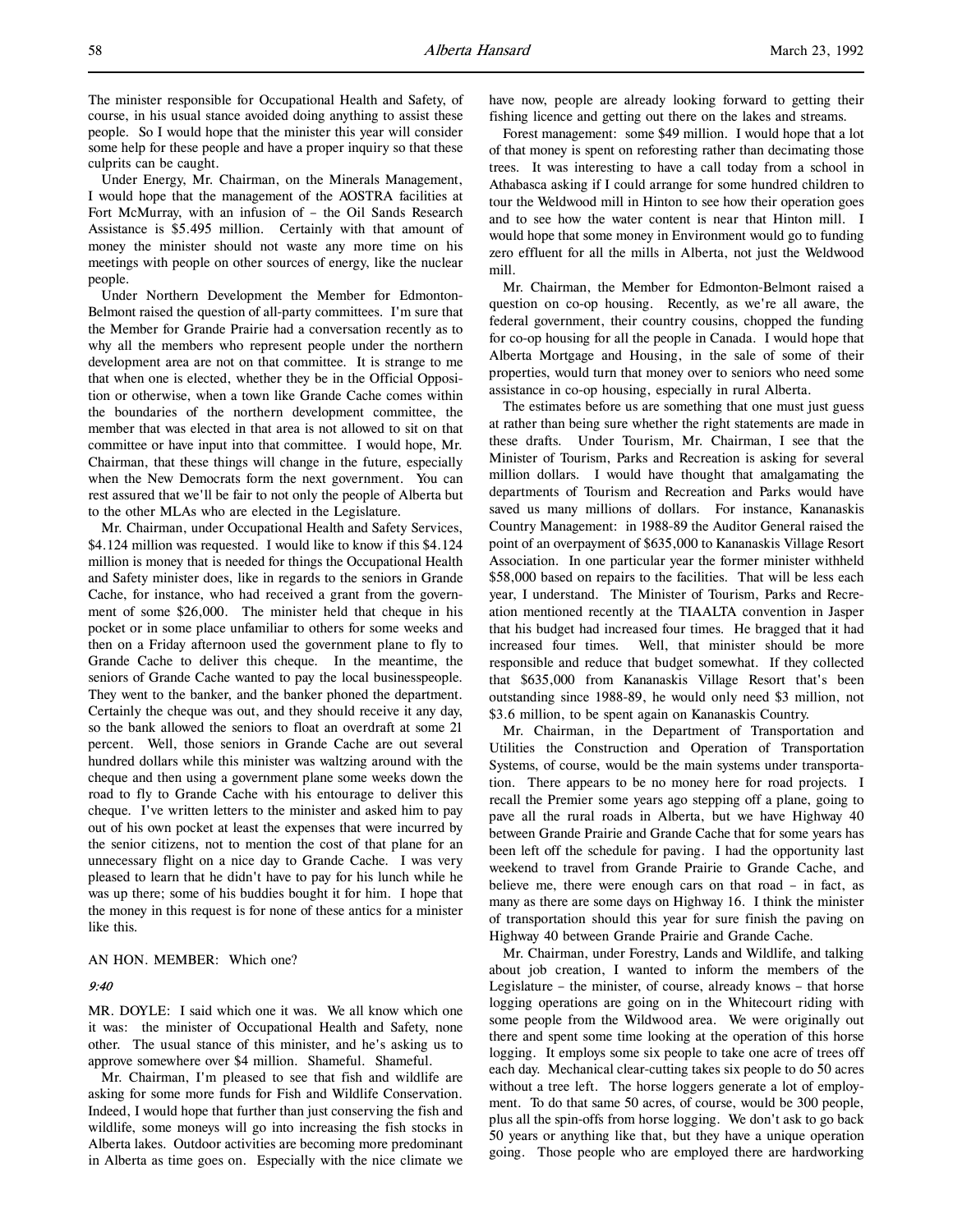outdoor people who really want to do the job and produce the amount of timber that is necessary to make the operation viable.

When the horse loggers take the trees from the bush, the only mechanical thing they use is a Cat that goes in there and clears a path through the willows or the alders, the smaller trees, just to make tracks where they go in with horses and pull the logs out that have been felled by a faller. They pile their logs along the side of the road the very same as the mechanical loggers. At that point, the trucks come and pick it up and do not harm the forest bed. Trees are left there. Some as big as eight to 10 inches around are left there, but because you've opened up the sunlight to them, many of those trees generate much larger each year.

The horse loggers estimate that they'll be back in some of those same places in four years and will be able to take out just about as many trees again. The smaller trees will be coming up. The pine and spruce that were overshadowed will be able to shoot up through, and perhaps another four years later they'll be able to take the pine or the spruce out of there.

Mr. Chairman, the bird life and the animal life remain the same. They're undisturbed, basically. Forestry, Lands and Wildlife work closely with these people, and they leave trees that have certain elbows in them so the bigger birds can nest there. It's a great benefit for the creation of jobs. We don't ask that all the forests be horse logged or have logging in this area, but if we would just work towards 50 percent mechanical logging and 50 percent horse logging or some selective logging, I'm sure that we would have a forest that would generate for many years.

Mr. Chairman, I would hope very seriously that the Minister of Forestry, Lands and Wildlife, rather than just protecting the fish by cutting back on fish taken, would supply some funds to restock many of the lakes and many of the streams in this province.

My colleagues before me have mentioned the teachers' pension. I don't see in these interim estimates where there's any place for any help to the teachers' pension, but we hope that the Treasurer addresses that situation very shortly.

Thank you, Mr. Chairman.

## MR. DEPUTY CHAIRMAN: The Member for Stony Plain.

MR. WOLOSHYN: Thank you very much, Mr. Chairman. I really appreciated the eloquent education lesson that the hon. Treasurer tried to give us. He talked about interim being somewhere "between two points," as I recall in his comments. That provoked some heavy thought on my part to figure out which two points this particular Treasurer could be referring to, and do you know, Mr. Chairman, it finally hit me. The two points that he is so concerned about and we are also concerned about are incompetence and mismanagement, and his interim supply certainly fits well within these two points. He went on to define what "supply" was. He said it was dollars. I'm afraid to say that these dollars are all deficit dollars, unfortunately. When we speak about interim supply and the necessity for it, we have to look at one of the Treasurer's points: mismanagement. If this government were to manage properly, we would have been convened at such a time when all the estimates could be completed in time for the expenditures at the end of March. The only reason we have a request for an interim supply is because of the fact that the government, for whatever reasons, did not choose to call the House into session.

# 9:50

However, having said that, we are responsible in the Official Opposition. We know that the people in the government must continue to function, and in order to function they have to have the resources to do it. However, that still begs the question as to

why we would have \$4 billion listed on 11 pages – one side, at that, of eight and a half by 11 paper, poorly utilized – no explanations, no rationale, no direction, just a few numbers and the Treasurer's persistence to try and convince us that we should help him somewhere between mismanagement and incompetence.

One of the areas that the Treasurer could be looking at to help his revenue side is to follow some advice which he was given a couple of years ago and implement his crazy propane tax at the wholesale level and thereby catch the people who are not paying it currently at the retail level. He knows what I'm talking about. If he chose to look into it, he would soon find that he could increase his revenues there significantly and equalize the payments that should be made by the people using it for motor fuel.

There is a significant number of dollars going towards education, and quite frankly I support that. The only problem we have is that there's hundreds of millions tossed around supposedly, as the minister alluded to earlier in question period, yet we don't have any kind of direction given when matters of health arise within the schools themselves. The issues are avoided. There are also the threats given to school boards for next year with respect to the twice a year count, better known as an unfair claw-back, based on the threat that if schools don't keep students in, then we'll fix them with dollars.

Staying on education, in 1983 the then minister King established the Minister's Informal Task Force on Teachers' Pensions, and the Department of Education, the ATA, and the Teachers' Retirement Fund were all participants. The report came out in 1984, and it recommended amongst other things that teachers' contributions be increased, that cost of living allowances be guaranteed, and that the government take responsibility for unfunded liability as it existed at that time. The report also recommended establishing a fully funded plan in the future, and currently this Treasurer has not taken any initiative to sort out the Teachers' Retirement Fund. Yes, he will say that he's got the Minister of Education going. I would hope that it's true. We'll have to verify that to see if in fact meetings were really scheduled between members of Alberta Education and the Alberta Teachers' Association in response to the questions presented by Ponoka-Rimbey earlier. That's one area I would like to see addressed, and unfortunately I guess we'll just have to hope. We don't get any kind of straight answers.

There are all sorts of crises happening in education currently, largely due to lack of direction. Boards are becoming extremely apprehensive. They get threatened with different kinds of processes every year. Last year it was something called corporate pooling; this year it's the claw-back on the twice a year count. Then report cards that heaven knows where they emanate from, but they are report cards telling us I'm not sure what. If they chose to pay attention in question period, if they'd followed the suggestions from the opposition, they wouldn't have had to waste the money on presenting most of that report card.

The Department of Health has a very significant amount of money that they are looking for, and again, because it's a people service, I don't have any great difficulty in supporting that. However, when the health units are permitted to withdraw without cause and without sufficient notice immunization programs from a school in the province, that makes me wonder if in fact either Education or Health are really doing their job, because again they put the health of students, of young children very low on their list of priorities.

The interim supply request obviously covers all the departments in the government, Mr. Chairman, and we have to sort of question again the Attorney General's spending. We have court backlogs. We have long waiting periods for court transcripts. We have clerical employees, the lowest people on that pay scale. When they are away on legitimate sick leave, they are not replaced, and